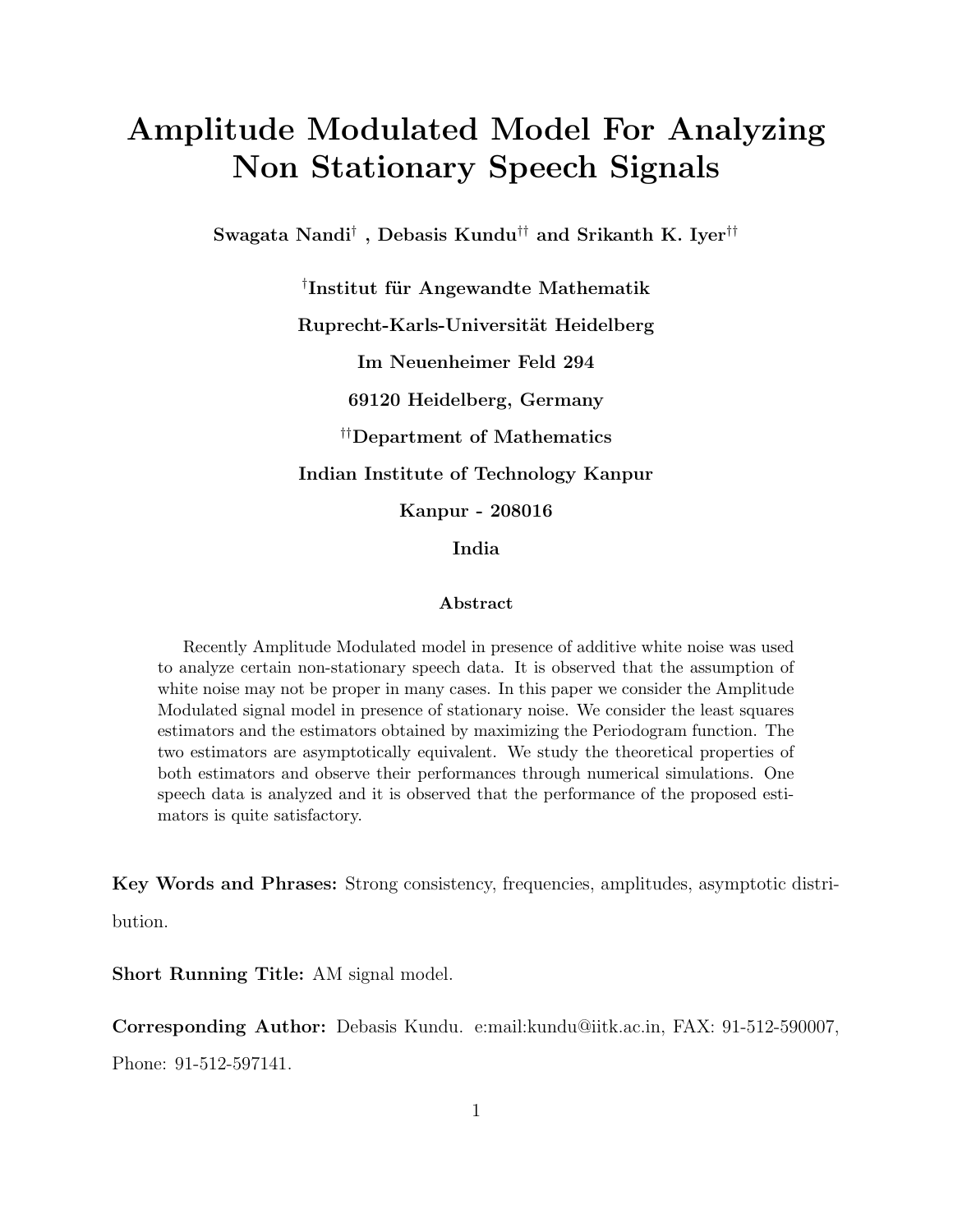#### 1. INTRODUCTION

In signal processing, the signal is often assumed to be stationary. In real life, many signals, like speech are non-stationary in nature. Traditionally, the parametric modeling of a non-stationary signal has been carried out using the quasi-stationary models (McAulay and Quatieri; 1986 and Isaksson, Wennberg and Zetterberg; 1981) where the signal is treated to be stationary only over a short duration of time. The usefulness of these models is restricted due to contradictory requirements for the duration of observations of the signals. On one hand, the duration must be short for the faithfulness of the model; on the other hand, the duration must be long enough to assure accurate estimation of the parameters of the model. It is well known that the time dependent ARMA model provides a general framework for parametric modeling of non-stationary signals (Grenier; 1983). There are several nonlinear time series models available in the seminal book of Tong (1990). Unfortunately, these approaches are far too general and often lead to difficult problems when estimating a large number of parameters. Fortunately, by exploiting certain known properties for a particular class of signals often it is possible to find a simple model which serves the purpose of representation of signals efficiently.

One such model was introduced by Sircar and Syali (1996), named as complex Amplitude Modulated (AM) model. It was used to analyze non-stationary speech signals. They proposed certain estimation procedures and the performances were quite satisfactory. They did not study the theoretical properties of the estimators. Moreover, the model validation was also not performed. While re-analyzing the same speech data, we observe that the independent and identically distributed  $(i.i.d.)$  error assumptions may not be reasonable. It may be more appropriate to assume that the errors are correlated. Unfortunately in that case the estimation procedure proposed by Sircar and Syali (1996) can not be generalized and also obtaining the theoretical properties of these estimators will not be a trivial task. To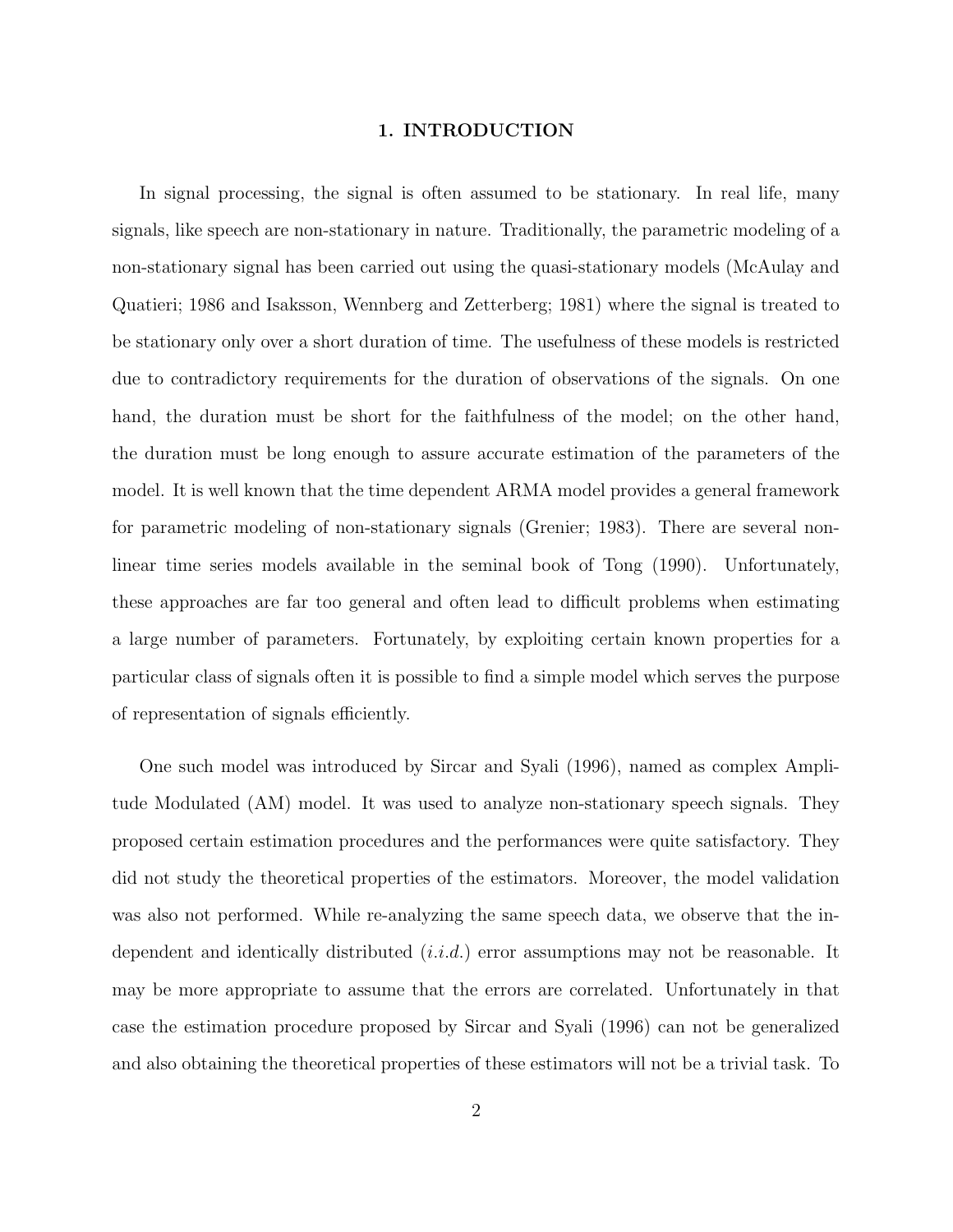make the model more general and also at the same time analytically tractable, we assume that the errors are from a stationary distribution.

The main aim of this paper is to define the AM signal model in presence of an additive stationary noise. We propose two estimators. It is observed that both estimators are consistent and we obtain the asymptotic distributions of both the estimators. The asymptotic distribution can be used to construct error bounds, without which the point estimators do not have much value in practice. It is observed that the two estimators are asymptotically equivalent. The small sample performances of the two estimators are compared using numerical simulations. We also analyze a speech data using the proposed method and the performance is quite satisfactory.

The rest of the paper is organized as follows. In section 2, we give the description of the different model assumptions and provide different estimation procedures. The theoretical properties are derived in section 3. A speech data is analyzed in section 4 and finally we conclude the paper in section 5.

## 2. MODEL DESCRIPTION AND ESTIMATION PROCEDURES

The discrete-time complex random process  $y(t)$  consisting of M single-tone AM signals is given by

$$
y(t) = \sum_{k=1}^{M} A_k \left[ 1 + \mu_k e^{i\nu_k t} \right] e^{i\omega_k t} + X(t); \quad t = 1, ..., N,
$$
 (2.1)

where  $A_k$  is the carrier amplitude of constituent signal,  $\mu_k$  is the modulation index,  $\omega_k$  is the carrier angular frequency,  $\nu_k$  is the modulating angular frequency and  $i = \sqrt{-1}$ . For physical interpretation of the different parameters see Sircar and Syali (1996). The following assumptions are made on the model parameters;

**Assumption 1**  $A_k \neq 0$ ,  $\mu_k \neq 0$  and they are bounded and also  $0 < \nu_k < \pi$ ,  $0 < \omega_k < \pi$  for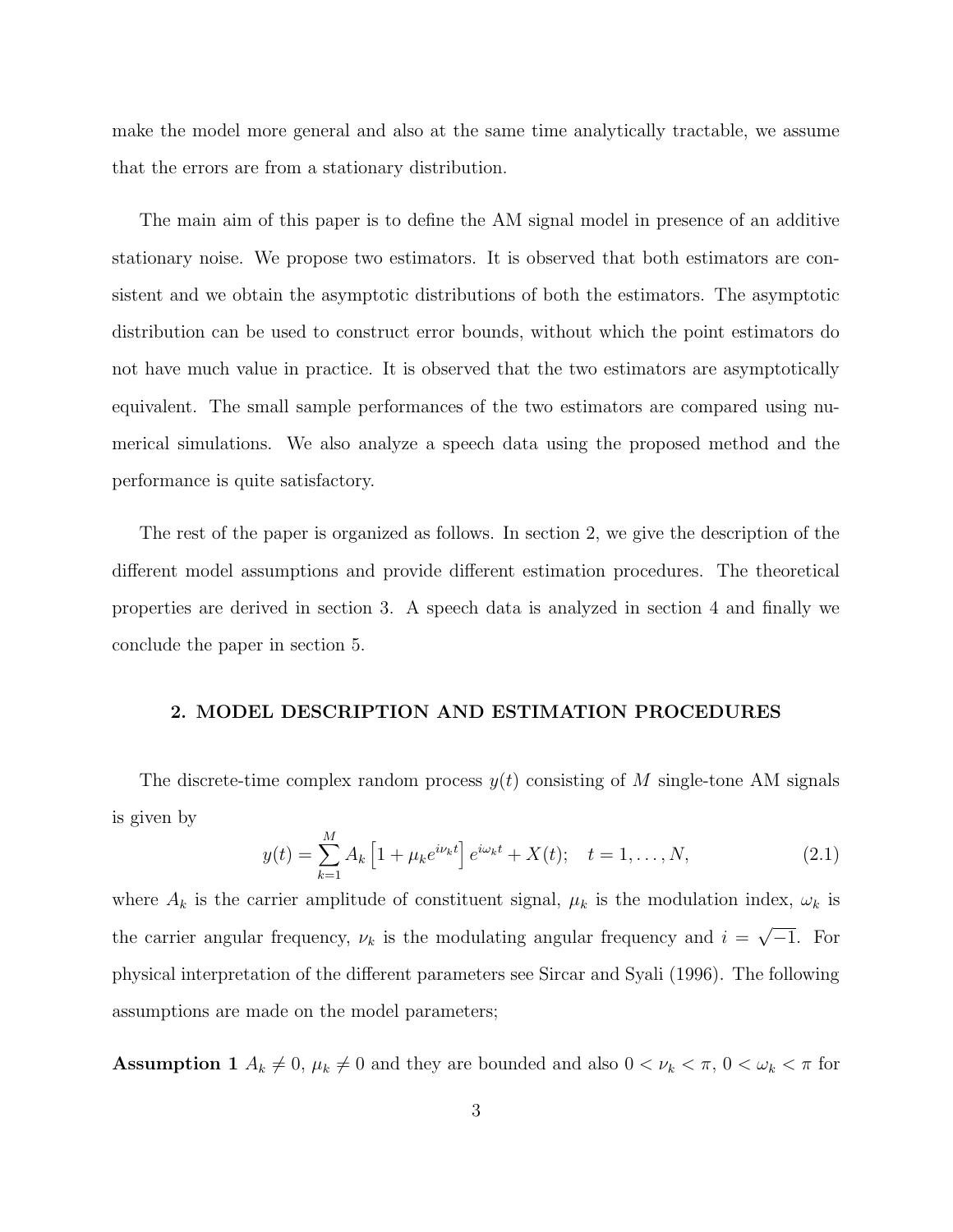all k. Moreover

$$
\omega_1 < \omega_1 + \nu_1 < \omega_2 < \omega_2 + \nu_2 < \cdots < \omega_M < \omega_M + \nu_M. \tag{2.2}
$$

The additive error  $X(t)$  is a stationary sequence and it satisfies assumption 2.

**Assumption 2:**  $X(t)$  has the following representation

$$
X(t) = \sum_{k=-\infty}^{\infty} a(k)e(t-k),
$$

where  $e(t)$ 's are *i.i.d.* complex valued random variables with mean zero and variance  $\sigma^2$  for both the real and imaginary parts. The real and imaginary parts of  $e(t)$  are uncorrelated.  $a(k)$ 's are arbitrary complex-valued constants such that

$$
\sum_{k=-\infty}^{\infty} |a(k)| < \infty.
$$

The real and imaginary parts of  $a(k)$  will be denoted as  $a_R(k)$  and  $a_I(k)$  and of  $e(t)$  as  $e_R(t)$  and  $e_I(t)$  respectively. We assume M is known. In this paper we mainly consider the estimation of the unknown parameters  $A_k$ ,  $\mu_k$ ,  $\nu_k$  and  $\omega_k$  and study their properties.

We mainly consider two estimators. The first one is the least squares estimators (LSEs), which can be obtained by minimizing

$$
Q(\mathbf{A}, \boldsymbol{\mu}, \boldsymbol{\nu}, \boldsymbol{\omega}) = \sum_{t=1}^{N} \left| y(t) - \sum_{k=1}^{M} A_k (1 + \mu_k e^{i \nu_k t}) e^{i \omega_k t} \right|^2, \qquad (2.3)
$$

with respect to  $\mathbf{A} = (A_1, \ldots, A_M)$ ,  $\boldsymbol{\mu} = (\mu_1, \ldots, \mu_M)$ ,  $\boldsymbol{\nu} = (\nu_1, \ldots, \nu_M)$ ,  $\boldsymbol{\omega} = (\omega_1, \ldots, \omega_M)$ and subject to the restriction (2.2). We will denote them as  $\hat{\mathbf{A}} = (\hat{A}_1, \dots, \hat{A}_M)$ ,  $\hat{\boldsymbol{\mu}} =$  $(\hat{\mu}_1, \ldots, \hat{\mu}_M), \hat{\boldsymbol{\nu}} = (\hat{\nu}_1, \ldots, \hat{\nu}_M)$  and  $\hat{\boldsymbol{\omega}} = (\hat{\omega}_1, \ldots, \hat{\omega}_M)$  respectively. The second estimator is called the approximate least squares estimators (ALSEs) and it can be obtained by maximizing the Periodogram function, defined as follows;

$$
I(\nu,\omega) = \sum_{k=1}^{M} \left\{ \frac{1}{N} \left| \sum_{t=1}^{N} y(t) e^{-i\omega_k t} \right|^2 + \frac{1}{N} \left| \sum_{t=1}^{N} y(t) e^{-i(\omega_k + \nu_k)t} \right|^2 \right\}
$$
(2.4)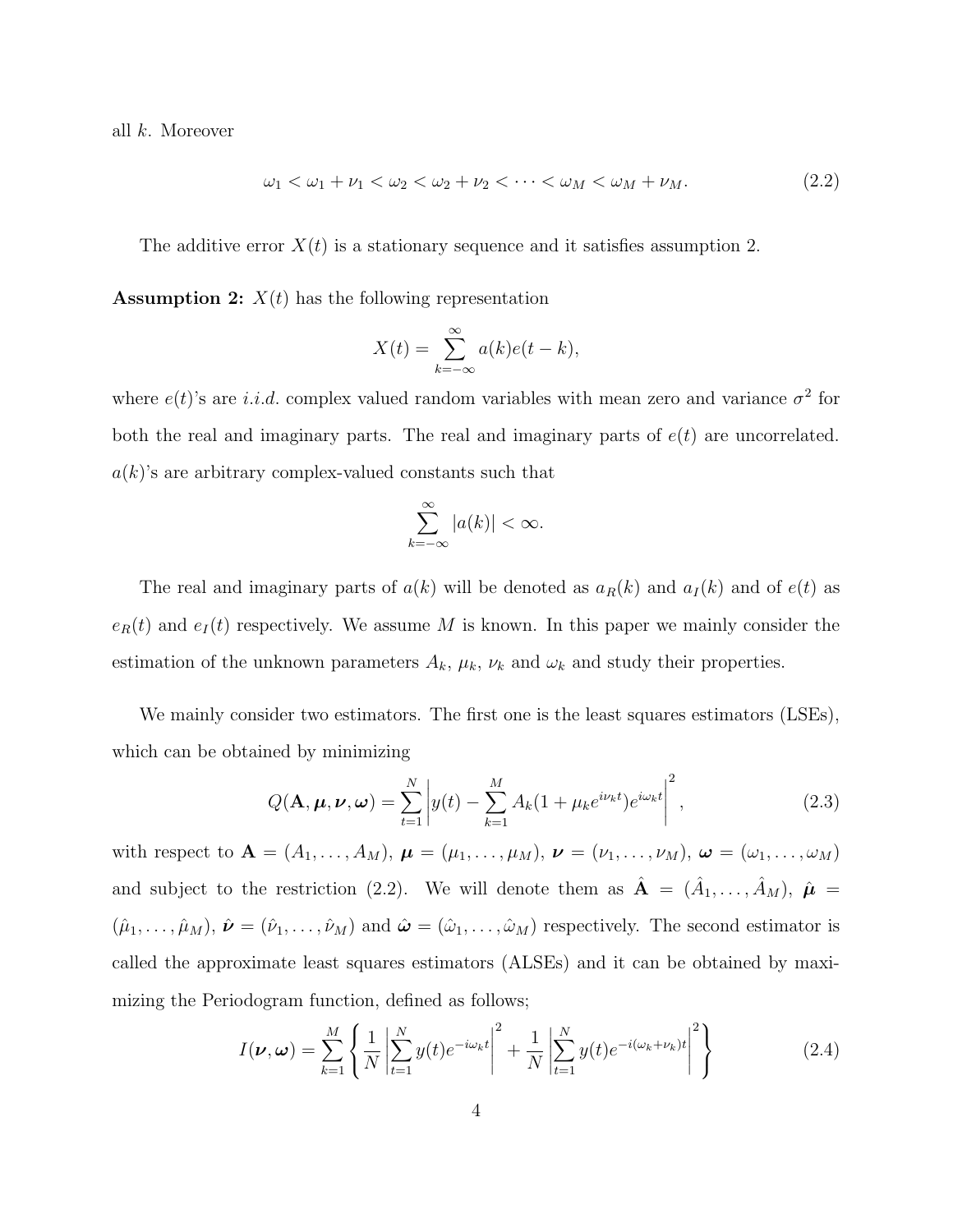under the restriction (2.2).

Let us denote the estimators as follows;

$$
\tilde{\omega}_1 < \tilde{\omega}_1 + \tilde{\nu}_1 < \tilde{\omega}_2 < \tilde{\omega}_2 + \tilde{\nu}_2 < \cdots < \tilde{\omega}_M < \tilde{\omega}_M + \tilde{\nu}_M.
$$

The  $(\tilde{\omega}_k, \tilde{\nu}_k)$  is the ALSE of  $(\omega_k, \nu_k)$ , for  $k = 1, ..., M$ . The corresponding ALSEs of the linear parameters of  $A_k$  and  $\mu_k$  can be obtained from the following equations;

$$
\tilde{A}_k = \frac{1}{N} \sum_{t=1}^N y(t) e^{-i\tilde{\omega}_k t}, \qquad \tilde{A}_k \tilde{\mu}_k = \frac{1}{N} \sum_{t=1}^N y(t) e^{-i(\tilde{\omega}_k + \tilde{\nu}_k)t}.
$$
\n(2.5)

In the next section we consider the estimates of the parameters and study their properties. Note that although maximization of  $(2.4)$  is a 2M dimensional maximization problem, it can be performed sequentially, i.e. the 2M dimensional maximization problem can be reduced to 2M, one dimensional maximization problems. The main idea of using the ALSEs goes back to Walker (1971) and Hannan (1971). Along the same line as Walker (1971) it can be shown by expanding (2.3) that the LSEs and the ALSEs are asymptotically equivalent. It indicates that the ALSEs also can be used as an alternative to the LSEs.

#### 3. THEORETICAL RESULTS

In this section we mainly consider the asymptotic properties of the LSEs and the ALSEs. We state the main results here, proofs of all the results are provided in the appendix. It may be mentioned that the model (2.1) does not satisfy the standard sufficient conditions of Jennrich (1969), Wu (1981) or Kundu (1991) for the LSEs to be consistent. Therefore, although the least squares method usually provides satisfactory performance, the complexity of the model makes it unclear, how good the LSEs will be in the present situation. It may be mentioned that when the modulation index  $\mu_k = 0$  for all k, then the model (2.1) coincides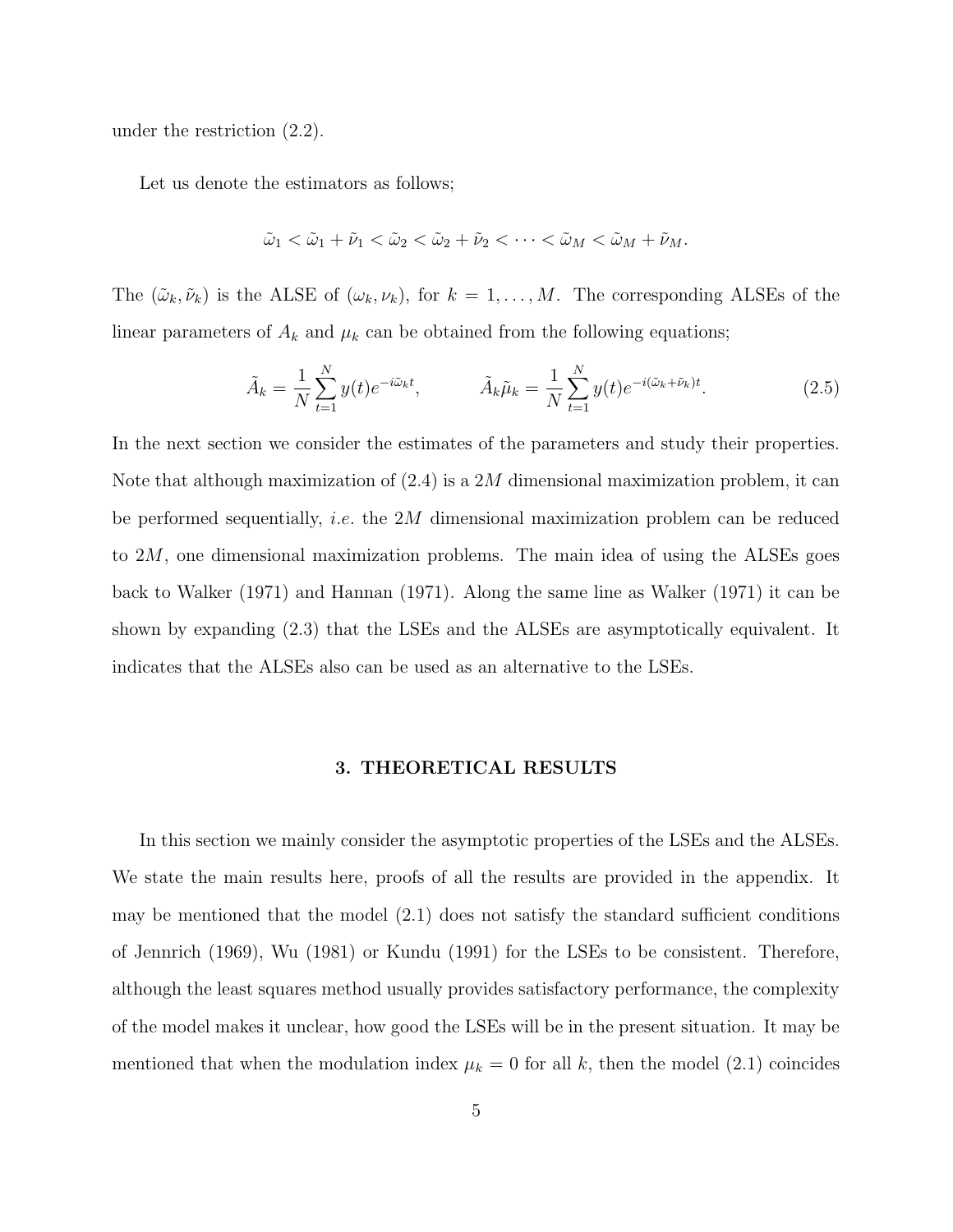with the sum of complex exponential models. The theoretical properties of the LSEs of the complex exponential model were discussed by Bai et al. (1991), Rao and Zhao (1993) and Kundu and Mitra (1999) in great details when the errors are *i.i.d.* random variables. For brevity, first we consider  $M = 1$  in (2.1), *i.e.* we have the following model;

$$
y(t) = A(1 + \mu e^{i\nu t})e^{i\omega t} + X(t).
$$
\n(3.1)

We use the following notation.  $A_R$  and  $A_I$  denote the real and imaginary parts of A, similarly  $\mu_R$  and  $\mu_I$  are defined,  $\boldsymbol{\theta} = (A_R, A_I, \mu_R, \mu_I, \nu, \omega)$ . The LSE and the ALSE of  $\boldsymbol{\theta}$  will be denoted by  $\hat{\boldsymbol{\theta}} = (\hat{A}_R, \hat{A}_I, \hat{\mu}_R, \hat{\mu}_I, \hat{\nu}, \hat{\omega})$  and  $\tilde{\boldsymbol{\theta}} = (\tilde{A}_R, \tilde{A}_I, \tilde{\mu}_R, \tilde{\mu}_I, \tilde{\nu}, \tilde{\omega})$  respectively. For model (3.1), the assumption 1 is equivalent to the following assumption 1'.

**Assumption 1':**  $A \neq 0$  and  $\mu \neq 0$  are bounded and  $\nu, \omega \in (0, \pi)$ .

We have the following results for model  $(3.1)$ .

**Theorem 1:** Under assumptions 1' and 2,  $\hat{\boldsymbol{\theta}}$  is a strongly consistent estimator of  $\boldsymbol{\theta}$ .

**Theorem 2:** Under assumptions 1' and 2,  $\tilde{\theta}$  is a strongly consistent estimator of  $\theta$ .

**Theorem 3:** Under assumptions  $1'$  and  $2$ ,

$$
\{N^{\frac{1}{2}}(\hat{A}_R - A_R), N^{\frac{1}{2}}(\hat{A}_I - A_I), N^{\frac{1}{2}}(\hat{\mu}_R - \mu_R), N^{\frac{1}{2}}(\hat{\mu}_I - \mu_I), N^{\frac{3}{2}}(\hat{\nu} - \nu), N^{\frac{3}{2}}(\hat{\omega} - \omega)\}
$$

converges to a 6-variate normal distribution with mean vector 0 and the dispersion matrix

$$
\sigma^2 \Sigma^{-1} (c_1 \Sigma_1 + c_2 \Sigma_2) \Sigma^{-1},
$$

where

$$
c_1 = \left| \sum_{k=-\infty}^{\infty} a(k) e^{-i\omega k} \right|^2 \quad \text{and} \quad c_2 = \left| \sum_{k=-\infty}^{\infty} a(k) e^{-ik(\omega + \nu)} \right|^2.
$$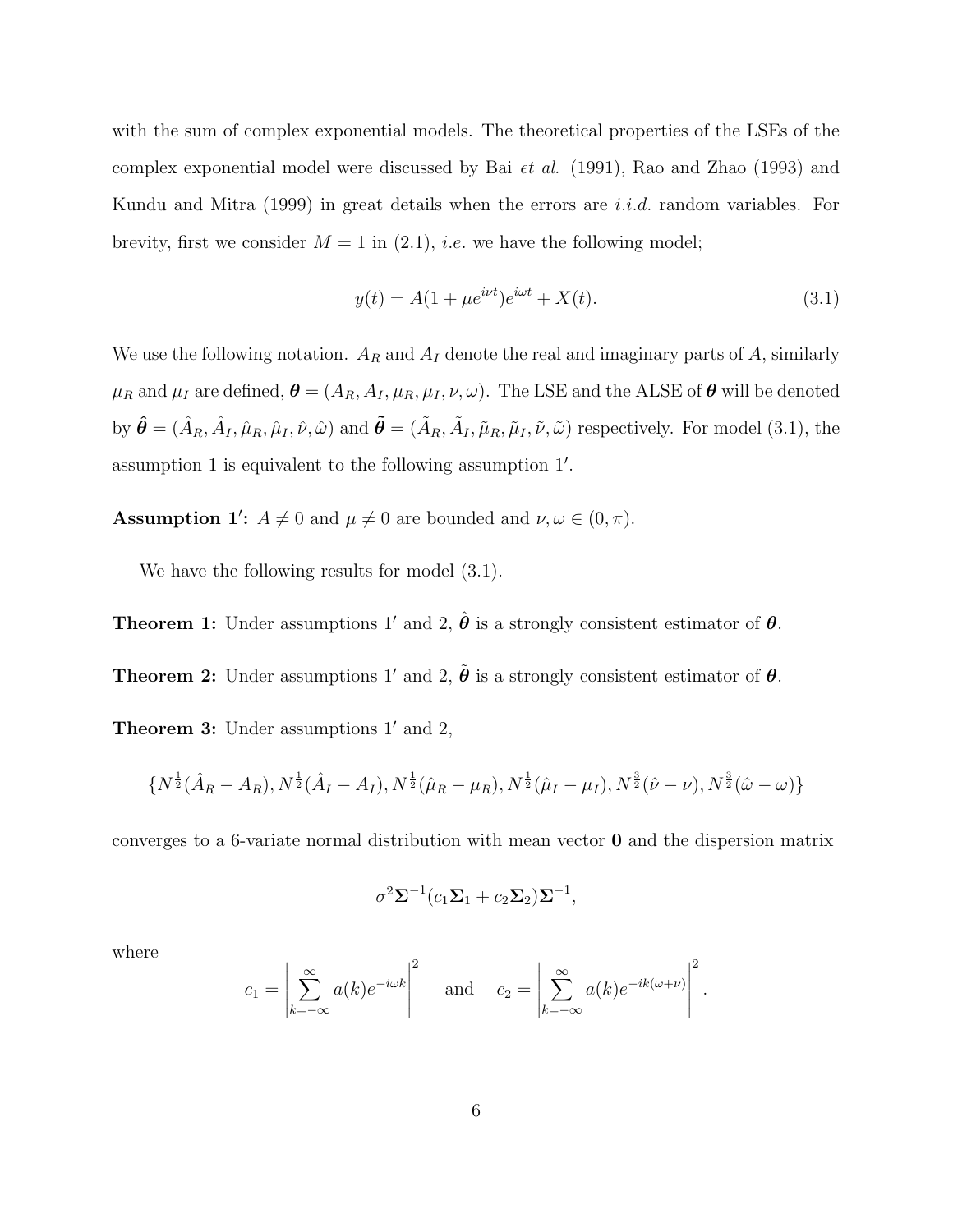$$
\pmb{\Sigma}_1 = \left[\begin{array}{ccccc} 1 & 0 & 0 & 0 & 0 & -\frac{A_I}{2} \\ 0 & 1 & 0 & 0 & 0 & \frac{A_R}{2} \\ 0 & 0 & 0 & 0 & 0 & 0 \\ 0 & 0 & 0 & 0 & 0 & 0 \\ 0 & 0 & 0 & 0 & 0 & 0 \\ -\frac{A_I}{2} & \frac{A_R}{2} & 0 & 0 & 0 & \frac{1}{3}|A|^2 \end{array}\right],
$$

$$
\Sigma_2 = \begin{bmatrix} |\mu|^2 & 0 & Re(\bar{\mu}A) & -Im(\bar{\mu}A) & -\frac{A_I|\mu|^2}{2} & -\frac{A_I|\mu|^2}{2} \\ 0 & |\mu|^2 & Im(\bar{\mu}A) & Re(\bar{\mu}A) & \frac{A_R|\mu|^2}{2} & \frac{A_R|\mu|^2}{2} \\ Re(\bar{\mu}A) & Im(\bar{\mu}A) & |A|^2 & 0 & -\mu_I \frac{|A|^2}{2} & -\mu_I \frac{|A|^2}{2} \\ -Im(\bar{\mu}A) & Re(\bar{\mu}A) & 0 & |A|^2 & \mu_R \frac{|A|^2}{2} & \mu_R \frac{|A|^2}{2} \\ -\frac{A_I|\mu|^2}{2} & \frac{A_R|\mu|^2}{2} & -\mu_I \frac{|A|^2}{2} & \mu_R \frac{|A|^2}{2} & \frac{1}{3}|\mu|^2|A|^2 & \frac{1}{3}|\mu|^2|A|^2 \\ -\frac{A_I|\mu|^2}{2} & \frac{A_R|\mu|^2}{2} & -\mu_I \frac{|A|^2}{2} & \mu_R \frac{|A|^2}{2} & \frac{1}{3}|\mu|^2|A|^2 & \frac{1}{3}|\mu|^2|A|^2 \end{bmatrix}.
$$

Here  $\bar{\mu}$  denotes the complex conjugate of  $\mu$  and

$$
\Sigma=\Sigma_1+\Sigma_2.
$$

The matrix  $\Sigma^{-1} = \sigma^{mn}, m, n = 1, \ldots 6$  has the following elements.

$$
\sigma^{11} = 1 + \frac{3A_I^2}{|A|^2}, \quad \sigma^{12} = \sigma^{21} = \frac{-3A_I A_R}{|A|^2}, \quad \sigma^{13} = \sigma^{31} = \frac{-Re(\bar{\mu}A) - 3\mu_I A_I}{|A|^2},
$$

$$
\sigma^{14} = \sigma^{41} = \frac{Im(\bar{\mu}A) + 3\mu_R A_I}{|A|^2}, \quad \sigma^{15} = \sigma^{51} = \frac{-6A_I}{|A|^2}, \quad \sigma^{16} = \sigma^{61} = \frac{6A_I}{|A|^2},
$$

$$
\sigma^{22} = 1 + \frac{3A_R^2}{|A|^2}, \quad \sigma^{23} = \sigma^{32} = \frac{-Im(\bar{\mu}A) + 3A_R\mu_I}{|A|^2}, \quad \sigma^{24} = \sigma^{42} = \frac{-Re(\bar{\mu}A) - 3A_R\mu_R}{|A|^2},
$$

$$
\sigma^{25} = \sigma^{52} = \frac{6A_R}{|A|^2}, \quad \sigma^{26} = \sigma^{62} = \frac{-6A_R}{|A|^2}, \quad \sigma^{33} = \frac{(1 + |\mu|^2)}{|A|^2} (1 + \frac{3\mu_I^2}{|\mu|^2}),
$$

$$
\sigma^{34} = \sigma^{43} = -\frac{3\mu_R\mu_I(1 + |\mu|^2)}{|A|^2|\mu|^2}, \quad \sigma^{35} = \sigma^{53} = \frac{6\mu_I(1 + |\mu|^2)}{|A|^2|\mu|^2}, \quad \sigma^{36} = \sigma^{63} = \frac{-6\mu_I}{|A|^2},
$$

$$
\sigma^{44} = \frac{(1 + |\mu|^2)}{|A|^2} (1 + \frac{3\mu_R^2}{|\mu|^2}), \quad \sigma^{45} = \sigma^{54} = -\frac{6\mu_R(1 + |\mu|^2)}{|A|^2|\mu|^2}, \quad \sigma^{46} = \sigma^{64} = \frac{6\mu_R}{|A|^2},
$$

$$
\sigma^{55} = \frac{12(1 + |\mu|^2)}{|A|^2|\mu|^2}, \quad \sigma^{56} = \sigma^{65} = \frac{-12}{|A|^2}, \quad \sigma^{66} = \frac{12}{|A|^2}.
$$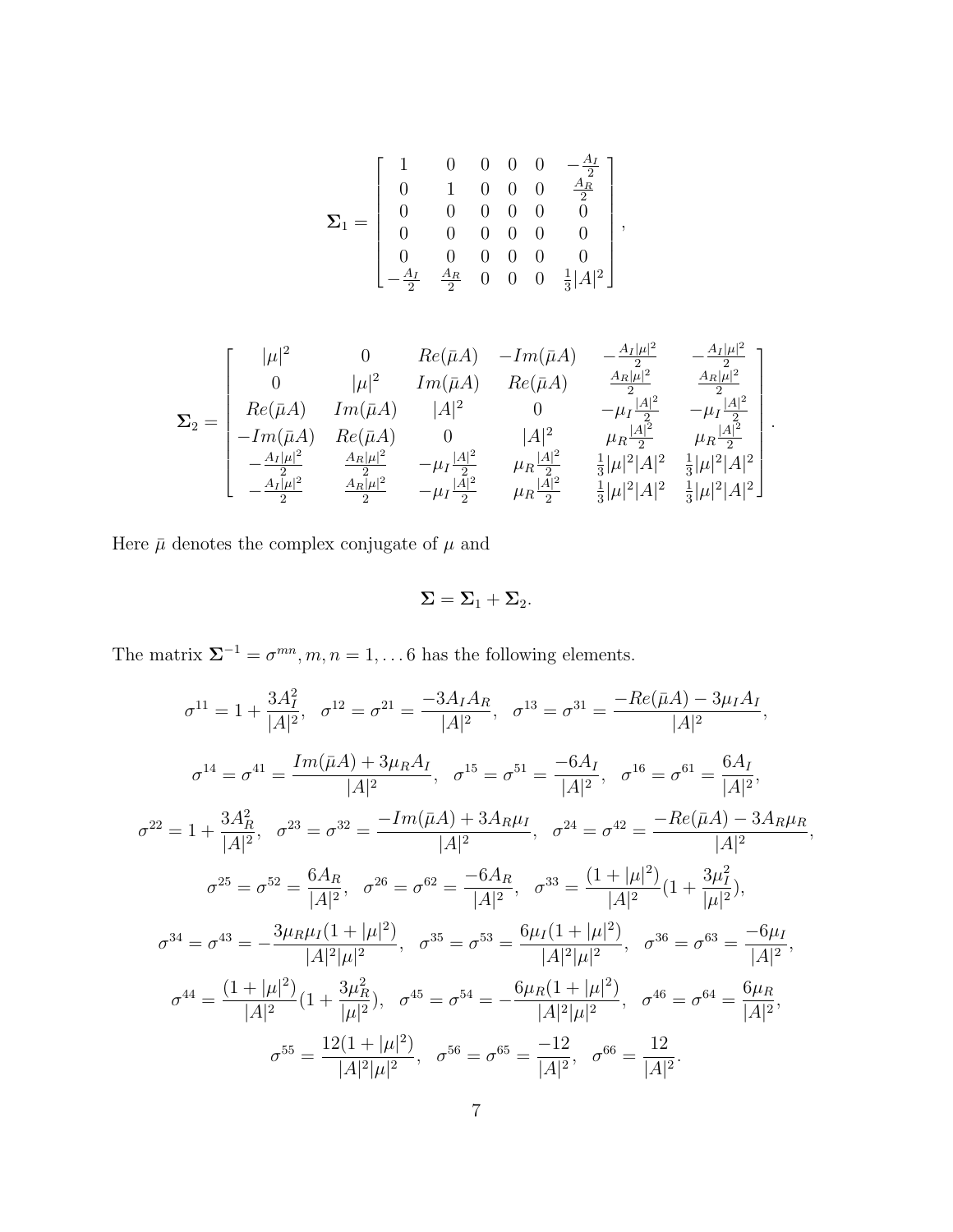Theorem 4: Under assumptions 1' and 2, the ALSEs have the same asymptotic distributions as the LSEs.

Theorems 1 and 2 indicate that the LSEs and the ALSEs are reasonable estimators of the unknown parameters. Strong consistency ensures that when the sample size is large, then both the LSEs and the ALSEs should be quite close to the corresponding true parameter values. How good or how close the estimators will be can be found from Theorems 3 and 4. Theorems 3 and 4 indicate that both the LSEs and the ALSEs have the same rate of convergence. It is clear that the rate of convergence of the frequencies is higher compared to the rate of convergence of the amplitudes or modulation indexes. Therefore, for a given sample size the frequency estimators will be much better compared to the amplitude and modulation index estimators.

For general M, the results can be easily extended under the assumption that all the frequencies are distinct. Theorems 1 and 2 are still valid replacing  $\theta$  by the entire set of parameters. Theorems 3 and 4 also can be extended. For general  $M$ , the asymptotic dispersion matrix will be a  $6M \times 6M$  matrix, with block diagonal form of M blocks each of size  $6 \times 6$ . Other blocks have only zero entries. Each diagonal block has the same form as defined in Theorem 3.

## 4. NUMERICAL RESULTS

In this section, first we compare the performances of the LSEs and the ALSEs for finite sample by computer simulations and then we analyze one non-stationary real speech data. All the computations are performed at the Indian Institute of Technology Kanpur using FORTRAN-77 on the Silicon Graphics machine and they can be obtained from the authors. For computer simulations we use the random deviate generator from Press *et al.* (1993).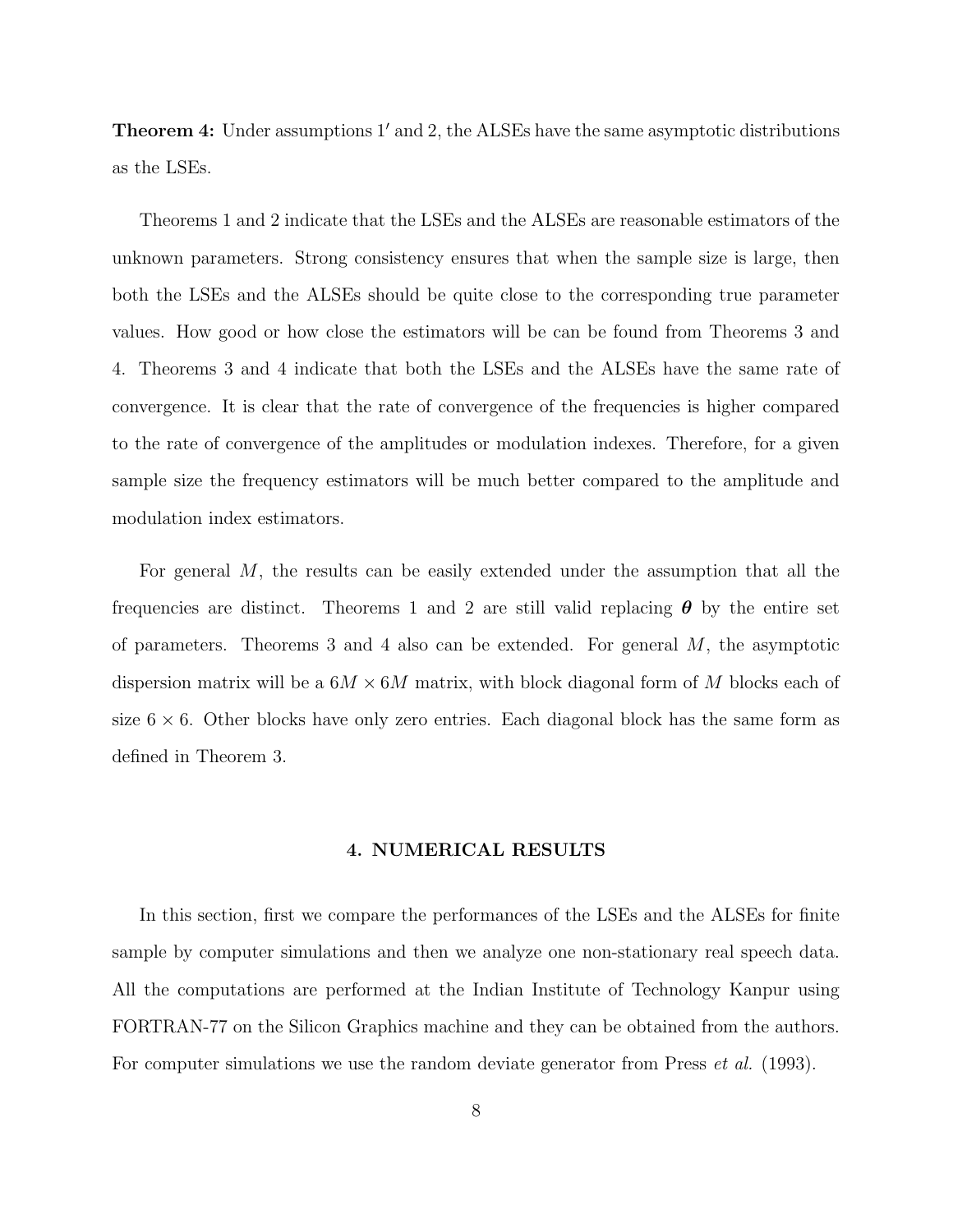#### Example 1:

First we consider the data generated from the model (3.1), with  $A = A_R + iA_I = 5 + i1.0$ ,  $\mu = \mu_R + i\mu_I = .5 + i1.0, \nu = .50286, \omega = 2.01143.$  Here  $X(t)$  is a stationary sequence which has the following form;

$$
X(t) = a_0 e(t) + a_1 e(t - 1),
$$

where  $a_0 = 0.2 + i0.4$  and  $a_1 = 0.3 + i0.5$ . The real and the imaginary parts of  $e(t)$  are independent and normally distributed each with mean zero and variance one.  $e(t)$ 's are i.i.d. The data is generated at 50 points. We compute the LSEs and the ALSEs of the unknown parameters and also compute the 95% confidence bound for each parameter. The process is repeated 5000 times and we compute the average estimates, average biases, variances, the average confidence lengths and the coverage percentages over five thousand replications for all the unknown parameters. The results are reported in Tables 1 and 2. For comparison purposes we also report the asymptotic variances and the expected confidence lengths, as obtained from Theorems 3 and 4. Note that to compute the confidence intervals of the different parameters, we need to estimate  $\sigma^2$ ,  $c_1$  and  $c_2$ . Although, we can not estimate  $\sigma^2$ ,  $c_1$  and  $c_2$  separately, but it is possible to estimate  $\sigma^2 c_1$  and  $\sigma^2 c_2$ , which are needed to compute the confidence bands. By straight forward and lengthy calculations, it can be shown that

$$
\sigma^2 c_1 = E\left(\frac{1}{2N} \left| \sum_{t=1}^N X(t) e^{-i\omega t} \right|^2 \right), \quad \sigma^2 c_2 = E\left(\frac{1}{2N} \left| \sum_{t=1}^N X(t) e^{-i(\omega + \nu)t} \right|^2 \right).
$$

Since  $\sigma^2 c_1$  and  $\sigma^2 c_2$  are the expected values of the Periodogram function at  $\omega$  and  $(\omega + \nu)$ respectively, we estimate  $\sigma^2 c_1$  and  $\sigma^2 c_2$  by averaging the Periodogram function over a window  $(-L, L)$  across the point estimates of  $\omega$  and  $(\omega + \nu)$ . This estimator has been proposed by Hannan (1970, page 470) in a different context but it was exploited later on by Quinn and Thomson (1991). This estimator works reasonably well. We present the results for LSEs and ALSEs in Tables 1 and 2 respectively.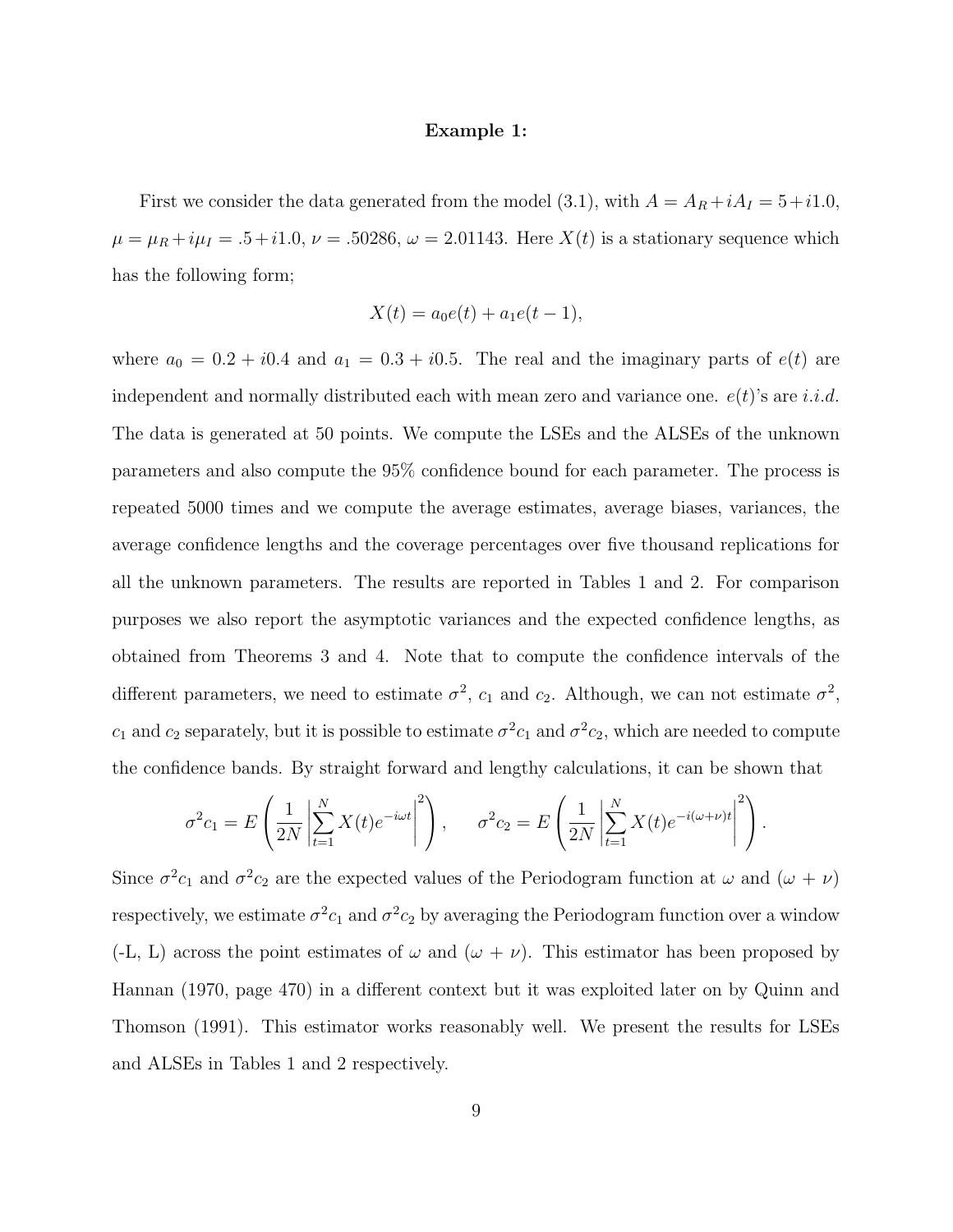Some of the points are quite clear from Tables 1 and 2. Both the LSEs and ALSEs work reasonably well even for small samples but the biases and the variances of the ALSEs are slightly larger than the corresponding biases and variances of the LSEs. As the theory suggests, it is observed that for both the LSEs and ALSEs the frequency estimates are much better than the amplitude and modulation index estimates in terms of the biases and variances. The variances of the LSEs are quite close to the asymptotic variances, but the same thing can not be said for the ALSEs. From the results, it is clear that the estimation of  $\sigma^2 c_1$  and  $\sigma^2 c_2$  are also quite good at least when the LSEs are used. It reflects in the average confidence length calculations and in the coverage percentages. For the LSEs the average confidence lengths are closer to the expected confidence lengths and also the coverage percentages are quite close to the nominal level. Interestingly most of the times the average confidence lengths based on the ALSEs are larger than the corresponding confidence lengths based on the LSEs but the coverage probabilities for the LSEs are higher than the ALSEs. Note that the expected confidence lengths are based on the true values of  $\sigma^2 c_1$  and  $\sigma^2 c_2$ . It may be mentioned that computationally LSEs are more involved than the ALSEs. Comparing all the points we recommend to use the LSEs to estimate the unknown parameters for the AM model if the sample size is not very large even if it is computationally more expensive. If the sample size is large we can use the ALSEs. For better performance, when the sample size is large, LSE can be computed using ALSE as an initial estimate.

For illustration purpose, we consider one particular realization of the model presented in example 1. The real and imaginary parts of the data are plotted in Figure 1 and Figure 2 respectively. The Periodogram function (2.4) of the data is provided in Figure 3. The Periodogram function clearly indicates that  $M = 1$ . Assuming  $M = 1$ , from the Periodogram function the initial estimates of  $\omega$  and  $\nu$  are 2.0097 and 0.5063 respectively. Using these initial estimates, the LSEs of  $A_R$ ,  $A_I$ ,  $\mu_R$ ,  $\mu_I$ ,  $\omega$  and  $\nu$  become 5.04679, 1.02681, 0.49275, 1.00665,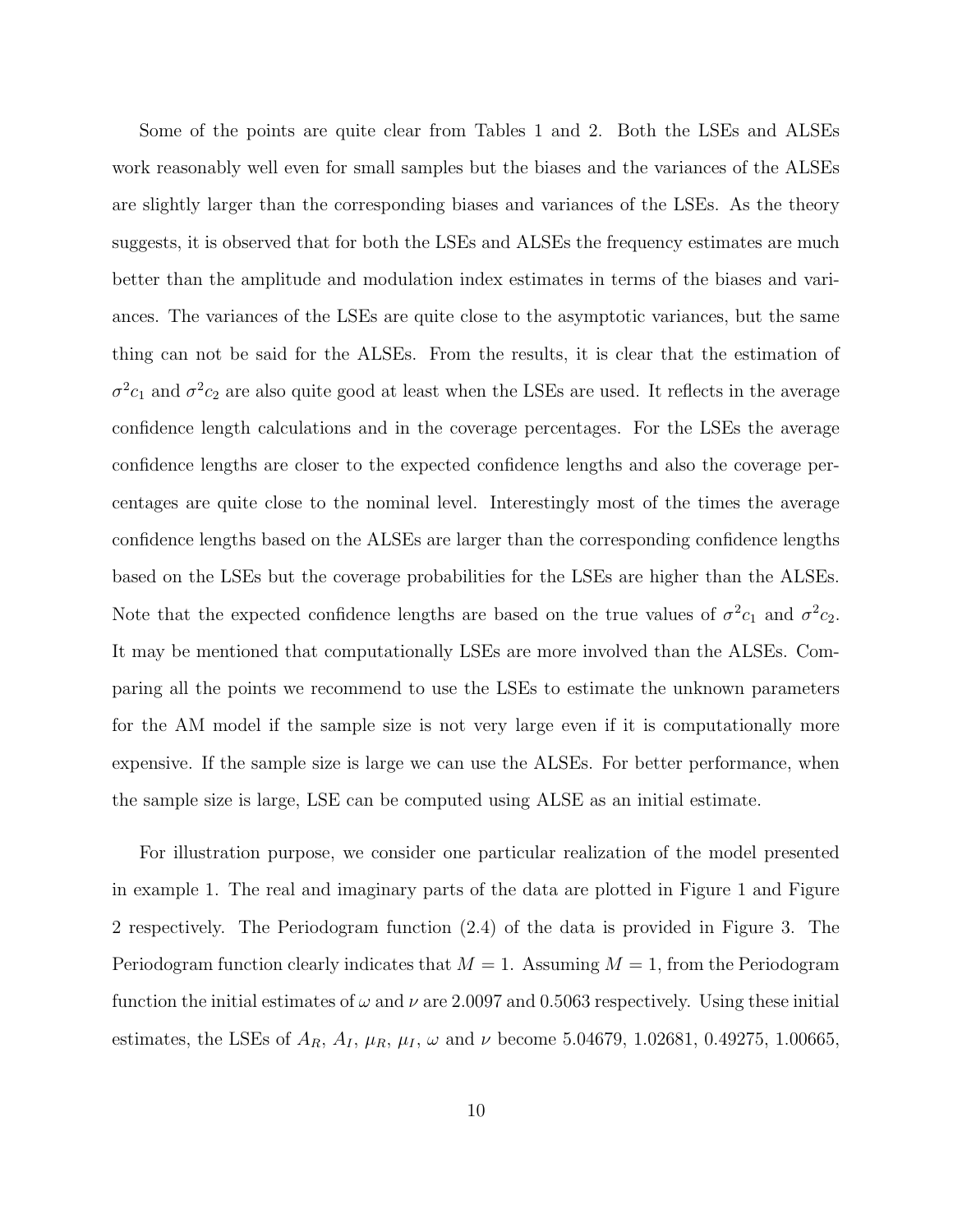2.01139 and 0.50297 respectively. The real and imaginary parts of the estimated signal are plotted in Figures 4 and 5 respectively. The confidence intervals of  $A_R$ ,  $A_I$ ,  $\mu_R$ ,  $\mu_I$ ,  $\omega$  and  $\nu$ are (4.90734, 5.18623), (0.76715, 1.28647), (0.43581, 0.54968), (0.96795, 1.04534), (2.00961, 2.01316) and (0.50107, 0.50487) respectively.

#### Example 2:

In this example we re-analyze the sustained vowel sound of 'uuu'. It was analyzed by Sircar and Syali (1996) also. A total of 512 signal values sampled at 10kHz frequency is available. Sircar and Syali (1996) used the model (2.1) while analyzing the data assuming that  $X(t)$ 's are *i.i.d.* random variables. They did not study the residuals to verify the model assumptions. While re-analyzing the data, we observe that the residuals are correlated, therefore the assumptions of *i.i.d.* errors may not be reasonable.

The plot of the original data is provided in Figure 6 and the plot of the Periodogram function is provided in Figure 7. The Periodogram function clearly indicates that  $M = 2$ , therefore, the model is of the form;

$$
y(t) = A_1(1 + \mu_1 e^{i\nu_1 t})e^{i\omega_1 t} + A_2(1 + \mu_2 e^{i\nu_2 t})e^{i\omega_2 t} + X(t).
$$
\n(4.1)

We obtain the estimates of the different parameters and also the 95% confidence intervals for all the parameters. They are presented in Table 3. Now we obtain the predicted value of  $y(t)$  as

$$
\hat{y}(t) = \hat{A}_1(1 + \hat{\mu}_1 e^{i\hat{\nu}_1 t})e^{i\hat{\omega}_1 t} + \hat{A}_2(1 + \hat{\mu}_2 e^{i\hat{\nu}_2 t})e^{i\hat{\omega}_2 t}
$$
\n(4.2)

and the estimated error as

$$
\hat{X}(t) = y(t) - \hat{y}(t).
$$
\n(4.3)

The  $\hat{y}(t)$ 's are plotted in Figure 8 and the residuals (4.3) are plotted in Figure 9. The predicted values match quite well with the true values. We want to test whether the residuals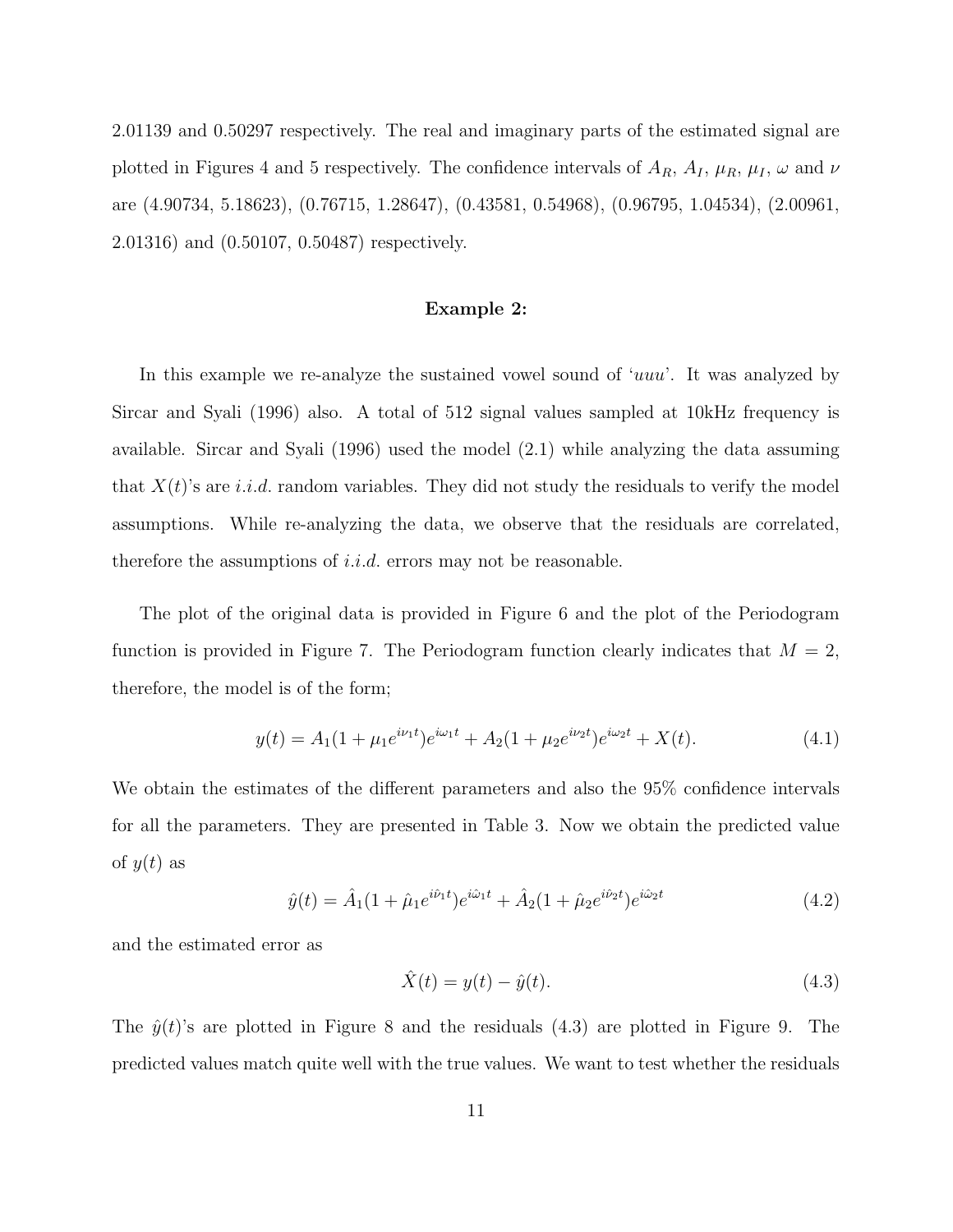are independent or not. We use the run test (Draper and Smith; 1981) and  $z = -11.892$ confirms that the residuals are dependent. The autocorrelation function and the partial autocorrelation function suggest that the residuals should be an AR(3) process and the parameter can be estimated as

$$
X(t) = 1.0904X(t-1) - 0.5067X(t-2) + 0.1065X(t-3) + e(t). \tag{4.4}
$$

Performing the run test on  $\hat{e}(t)$ , we obtain  $z = -1.32973$ . So it does not reject the independent assumptions on  $e(t)$ 's. Since all the roots of the polynomial equation;

$$
z^3 - 1.0904z^2 + 0.5067z - 0.1065 = 0
$$

are less than one in absolute value, therefore,  $X(t)$  can be modeled as a stationary  $AR(3)$ process, which satisfies assumption 2 and clearly it does not satisfy the error assumption of Sircar and Syali (1996). From this data analysis it is clear that the AM model can be used quite effectively for modeling sustained vowel sound 'uuu' with the proper error assumptions. It may be mentioned that without the proper error assumptions the confidence intervals of the unknown parameters will not be correct.

## 5. CONCLUSIONS

In this paper we consider the AM signal model originally proposed by Sircar and Syali (1996) to analyze certain non-stationary speech data. We assume the errors are from a stationary distribution. It is observed that the usual LSEs and the ALSEs work quite well even when the errors are correlated. The estimated signal matches quite well with the original one. We have the asymptotic distribution of the different estimators and it was used to construct the asymptotic confidence intervals of the different unknown parameters. Note that we have used the Periodogram function to estimate M but no formal result is obtained.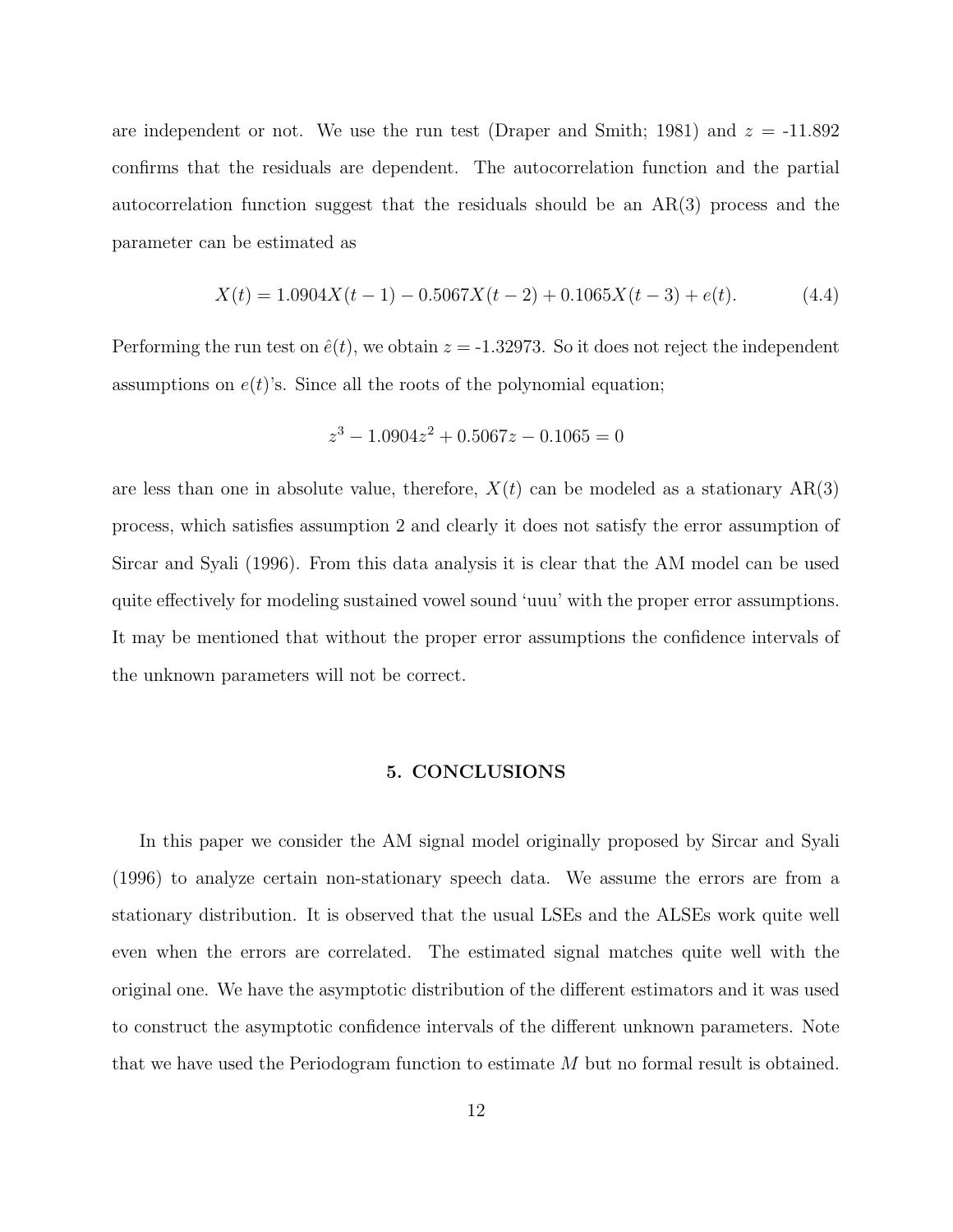It seems some of the model selection technique like information theoretic criteria or cross validation approach can be used to estimate  $M$ . Further work is needed in that direction.

## ACKNOWLEDGMENTS

The authors would like to thank Professor G.C. Ray of Department of Electrical Engineering, I.I.T. Kanpur for providing the speech data. The authors would also like to thank two referees for some very constructive suggestions and the editor Professor Dr. Olaf Bunke for encouragements.

## REFERENCES

- Bai, Z.D., Chen X.R., Krishnaiah, P.R., Wu, Y.H. and Zhao, L.C. (1991), "Strong consistency of the maximum likelihood parameter estimation of the superimposed exponential signals in noise", Theory of Probability and Applications, Vol. 36, No. 2, 1-7.
- Brillinger, D. (1981), Time Series and data Analysis (Expanded Edn.) San Francisco: Holden-Day.
- Draper, N.R. and Smith, H. (1981), *Applied Regression Analysis*, John Wiley and Sons, New York.
- Fuller, W.A. (1976), Introduction to Statistical Time Series, John Wiley and Sons, New York.
- Grenier, Y. (1983), "Time-dependent ARMA modeling of non-stationary signals", IEEE Trans. Acoust. Speech and Signal Processing, ASSP-31, No. 4, 899-911.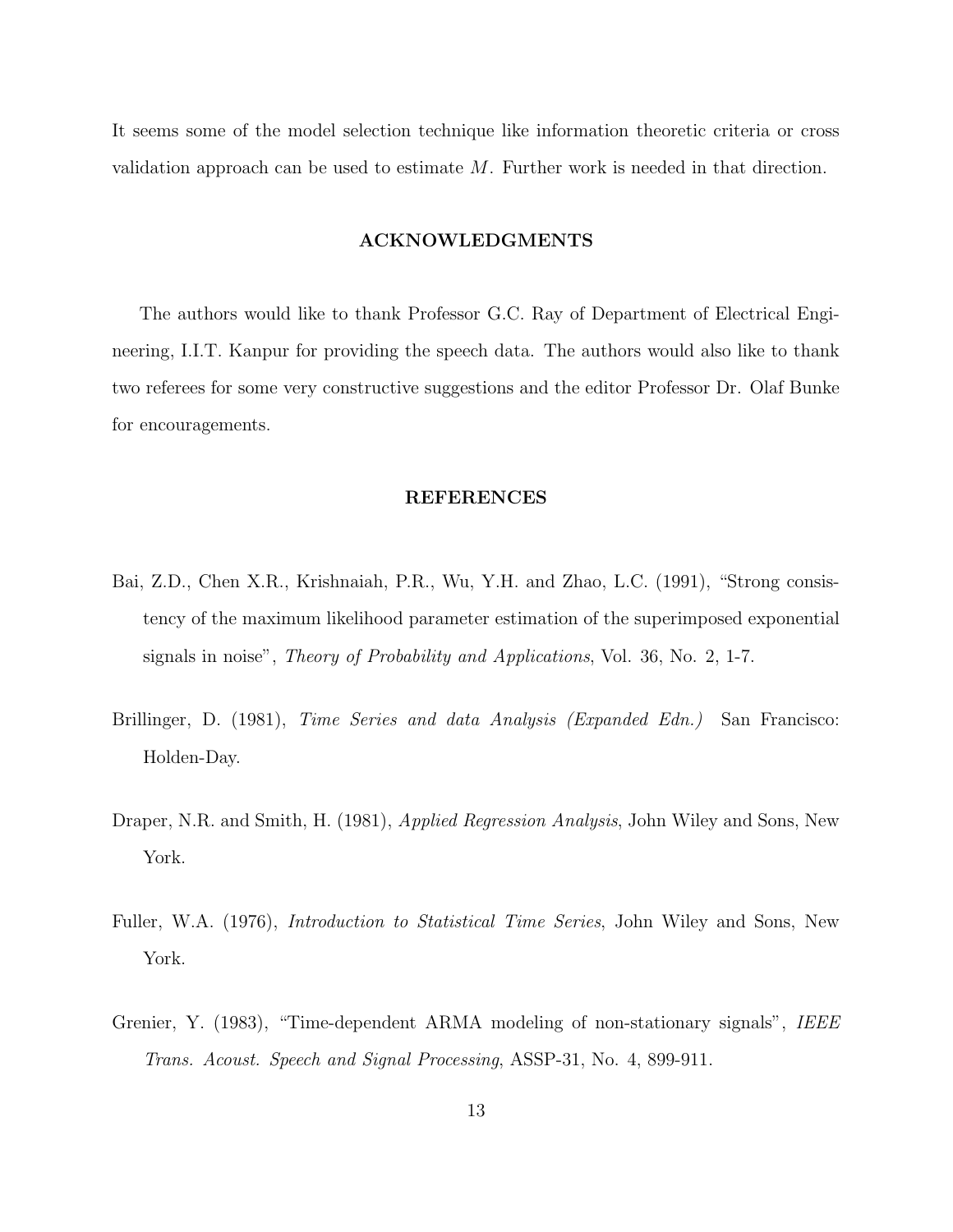Hannan, E.J. (1970), Multiple Time Series, New York, Wiley.

- Hannan, E.J. (1971), "Nonlinear time series regression", *Journal of Applied Probability*, Vol. 8, 767-780.
- Isaksson, A., Wennberg, A. and Zetterberg, L.H. (1981), "Computer analysis of EEG signals with parametric models", Proc. IEEE, Vol. 69, No. 4, 451-461.
- Jennrich, R.I. (1969), "Asymptotic properties of the non-linear least squares estimators", Annals of Mathematical Statistics, Vol. 40, 633-643.
- Kundu, D. (1991), "Asymptotic properties of the complex valued non-linear regression model", Communications in Statistics, Ser. A., Vol. 20, No. 12, 3793-3803.
- Kundu, D. (1997), "Asymptotic theory of the least squares estimators of sinusoidal signals", Statistics, Vol. 30, 221-238.
- Kundu, D. and Mitra, A. (1999), "On asymptotic behavior of least squares estimators and the confidence intervals of the superimposed exponential signals", Signal Processing, Vol. 72, No. 3, 129-139.
- McAulay, R.J. and Quatieri, T.F. (1986), "Speech analysis/ synthesis based on sinusoidal representation", IEEE Trans. Acoust. Speech Processing, ASSP-34, No. 4, 744-754.
- Press, W.H., Teukolsky, S.A., Vellerling, W.T. and Flannery, B.P. (1993), Numerical recipes in FORTRAN, The Art of Scientific Computing, (2nd ed.), Cambridge University Press, Cambridge.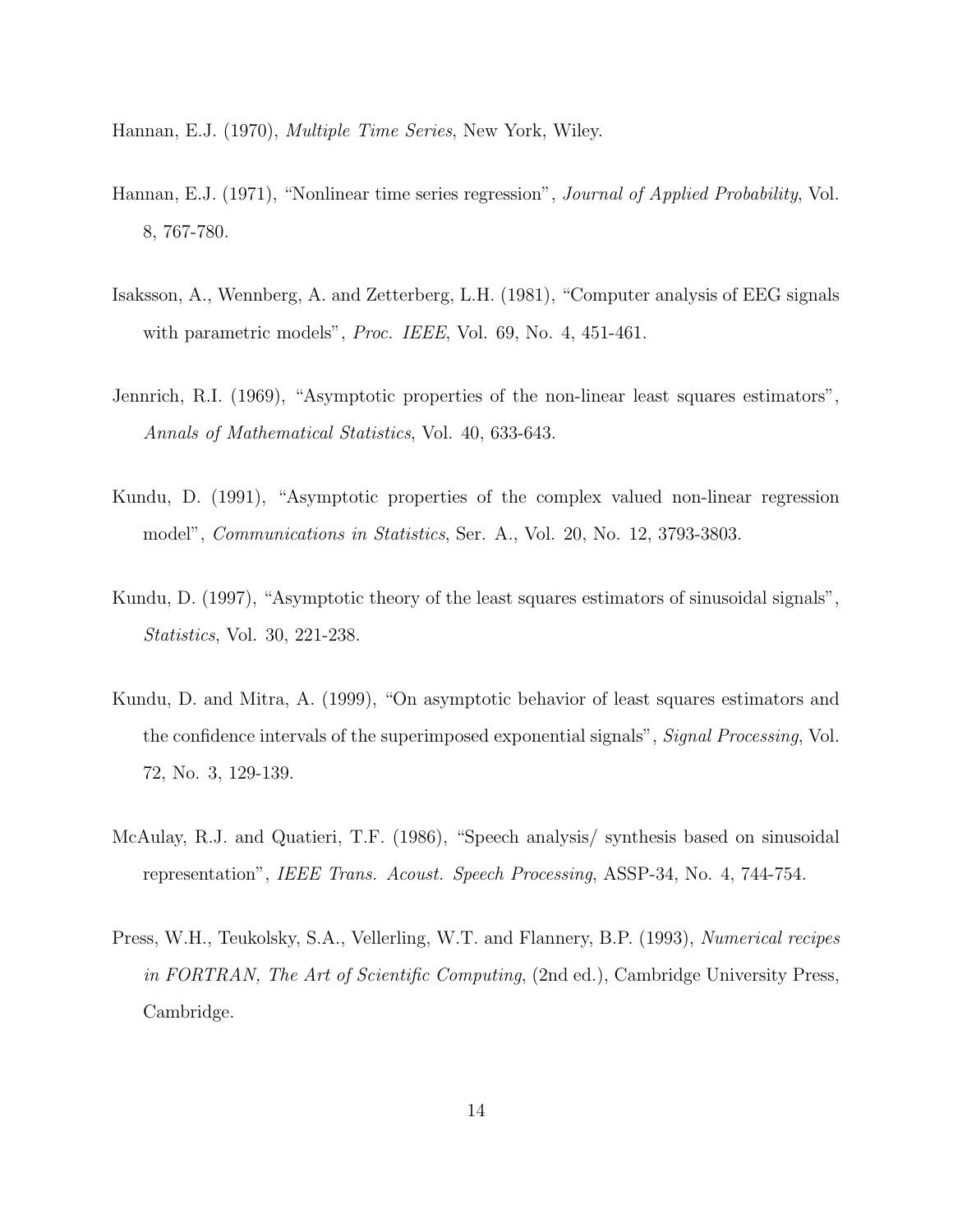- Quinn, B.G. and Thomson, P.J. (1991), "Estimating the frequency of a periodic function", Biometrika, Vol. 78, No. 1, 65-74.
- Rao, C.R. and Zhao, L.C. (1993), "Asymptotic behavior of the maximum likelihood estimates of superimposed exponential signals", IEEE Trans. Signal Processing, Vol. 41, 1461- 1463.
- Sircar, P. and Syali, M.S. (1996), "Complex AM signal model for non-stationary signals", Signal Processing, Vol. 53, 35-45.
- Tong, H. (1990), Non-Linear Time Series: A Dynamical System Approach, Clarendon Press, Oxford, 1990.
- Walker, A.M. (1971), "On the estimation of Harmonic components in a time series with stationary independent residuals", Biometrika, Vol. 58, 21-26.
- Wu, C.F.J. (1981), "Asymptotic theory of non-linear least squares estimators", Annals of Statistics, Vol. 9, 501-513.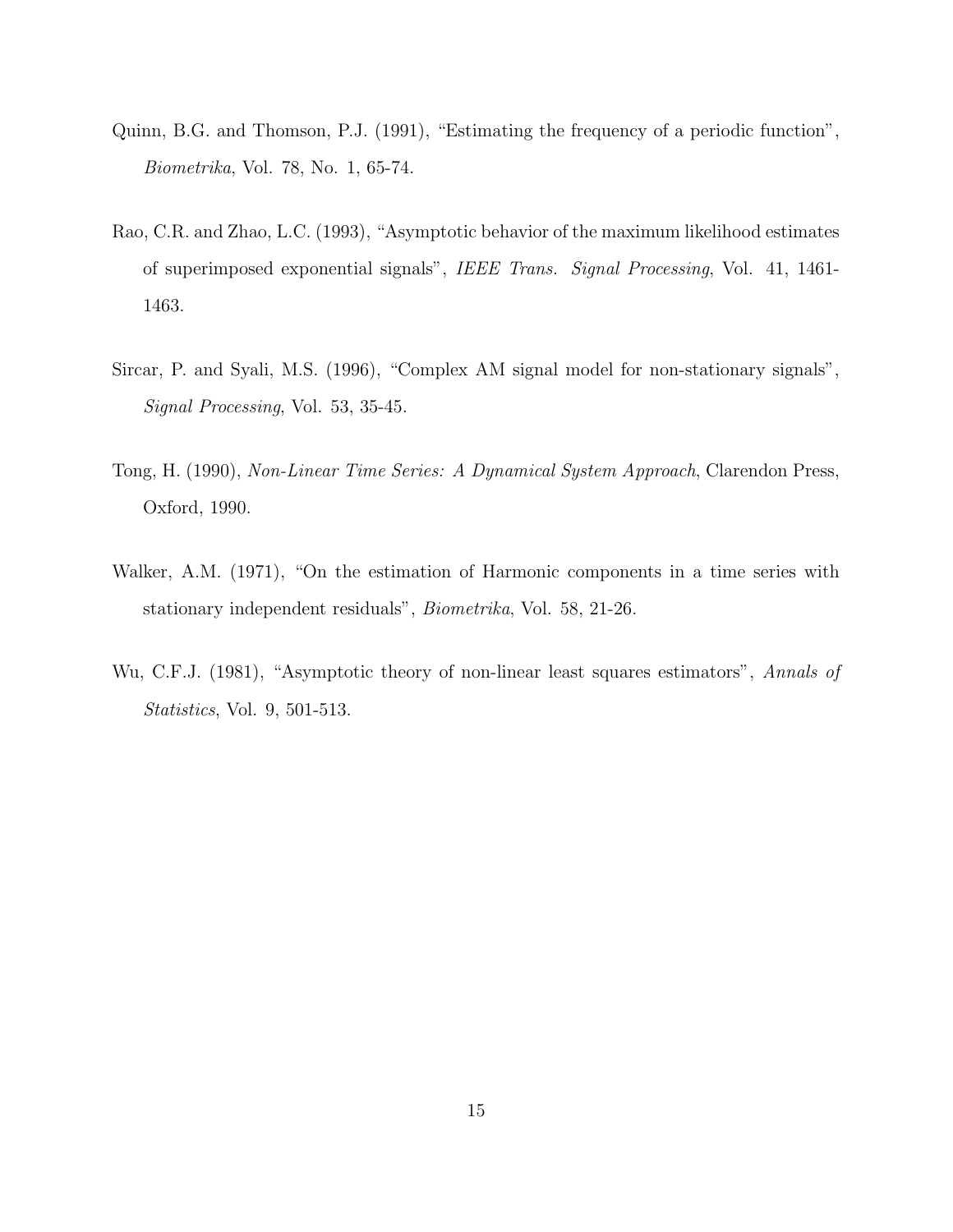# Appendix

In the Appendix we denote  $\boldsymbol{\theta}^0 = (A_R^0, A_I^0, \mu_R^0, \mu_I^0, \nu^0, \omega^0)$  as the true parameter value of  $\boldsymbol{\theta} = (A_R, A_I, \mu_R, \mu_I, \nu, \omega)$ . To prove the different results we need the following lemmas.

**Lemma 1:** Let  $U(t)$  be a real valued stationary sequence such that

$$
U(t) = \sum_{k=-\infty}^{\infty} \alpha(k)\epsilon(t-k),
$$
\n(A.1)

where  $\epsilon(t)$ 's are i.i.d. real valued random variables with mean zero and finite variance  $\sigma^2$  and  $\sum_{k=-\infty}^{\infty} |\alpha(k)| < \infty$ , then

$$
\lim_{N \to \infty} \sup_{\theta} \left| \frac{1}{N} \sum_{t=1}^{N} U(t) \cos(\theta t) \right| = 0 \quad a.s.,
$$
  

$$
\lim_{N \to \infty} \sup_{\theta} \left| \frac{1}{N} \sum_{t=1}^{N} U(t) \sin(\theta t) \right| = 0 \quad a.s.
$$

Proof of Lemma 1: See Kundu (1997). The lemma also follows from Theorem 4.5.1 in Brillinger (1981; page 98).

Note that using Lemma 1, the following results can be obtained along the same line.

**Lemma 2:** If  $X(t)$  satisfies assumption 1, then

$$
\lim_{N \to \infty} \sup_{\theta} \left| \frac{1}{N^{L+1}} \sum_{t=1}^{N} U(t) t^{L} \cos(\theta t) \right| = 0 \quad a.s.,
$$
  

$$
\lim_{N \to \infty} \sup_{\theta} \left| \frac{1}{N^{L+1}} \sum_{t=1}^{N} U(t) t^{L} \sin(\theta t) \right| = 0 \quad a.s.,
$$

for  $L = 1, 2, ...$ 

**Lemma 3:** Define  $S_c = \{\theta : |\theta - \theta^0| > c\}$ , then  $\hat{\theta}$ , the LSE of  $\theta^0$ , obtained by minimizing (2.3) (when  $M = 1$ ), is a strongly consistent estimator of  $\theta^0$  provided

$$
\underline{\lim}_{\theta \in S_c} \inf_{N} \left\{ Q(\theta) - Q(\theta^0) \right\} > 0 \qquad a.s.
$$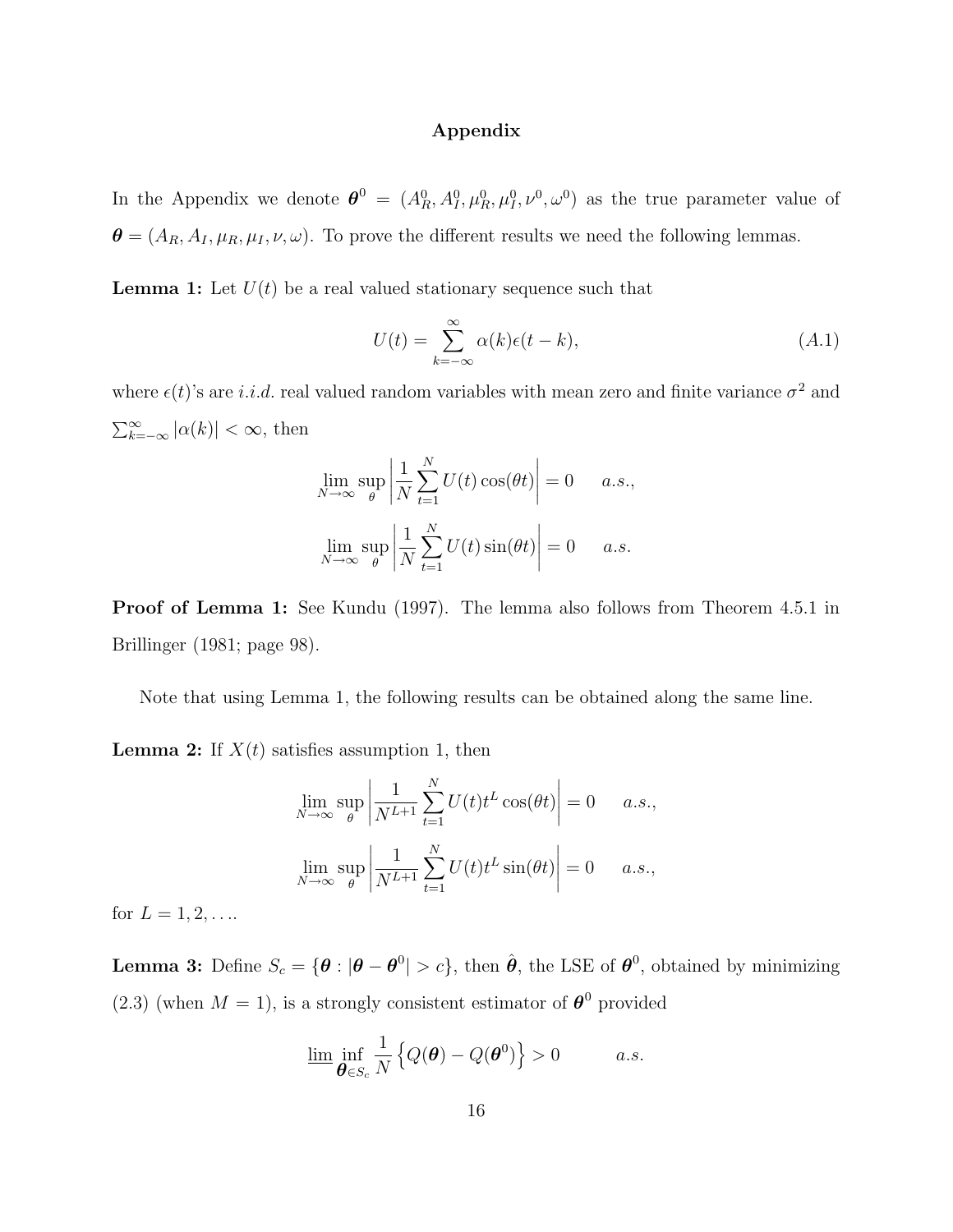for all  $c > 0$ .

Proof of Lemma 3: The proof is quite simple and can be obtained along the same line as Wu (1981).

**Proof of Theorem 1:** Let us write  $S_c = A_{Rc} \cup A_{Ic} \cup M_{Rc} \cup M_{Ic} \cup N_c \cup W_c$ , where

$$
A_{Rc} = \left\{ \boldsymbol{\theta} : |A_R - A_R^0| > c \right\}, \qquad A_{Ic} = \left\{ \boldsymbol{\theta} : |A_I - A_I^0| > c \right\},
$$
  
\n
$$
M_{Rc} = \left\{ \boldsymbol{\theta} : |\mu_R - \mu_R^0| > c \right\}, \qquad M_{Ic} = \left\{ \boldsymbol{\theta} : |\mu_R - \mu_I^0| > c \right\},
$$
  
\n
$$
N_c = \left\{ \boldsymbol{\theta} : |\nu - \nu^0| > c \right\}, \qquad W_c = \left\{ \boldsymbol{\theta} : |\omega - \omega^0| > c \right\}.
$$

Now observe that

$$
\frac{1}{N} \left\{ Q(\boldsymbol{\theta}) - Q(\boldsymbol{\theta}^{0}) \right\} = \frac{1}{N} \sum_{t=1}^{N} \left\{ \left| y(t) - A(1 + \mu e^{i\nu t}) e^{i\omega t} \right|^2 - |X(t)|^2 \right\}
$$
\n
$$
= \frac{1}{N} \sum_{t=1}^{N} \left| A^0(1 + \mu^0 e^{i\nu^0 t}) e^{i\omega^0 t} - A(1 + \mu e^{i\nu t}) e^{i\omega t} \right|^2
$$
\n
$$
+ \frac{2}{N} Re \left\{ \sum_{t=1}^{N} X(t) \left( \bar{A}^0(1 + \bar{\mu}^0 e^{-i\nu^0 t}) e^{-i\omega^0 t} - \bar{A}(1 + \bar{\mu} e^{-i\nu t}) e^{-i\omega t} \right) \right\}
$$
\n
$$
= f_N(\boldsymbol{\theta}) + g_N(\boldsymbol{\theta}).
$$

Let us write  $X(t) = X_R(t) + iX_I(t)$ , where

$$
X_R(t) = \sum_{k=-\infty}^{\infty} \{a_R(k)e_R(t-k) - a_I(k)e_I(t-k)\},
$$
  

$$
X_I(t) = \sum_{k=-\infty}^{\infty} \{a_R(k)e_I(t-k) + a_I(k)e_R(t-k)\}.
$$

So both  $X_R(t)$  and  $X_I(t)$  are in the form  $U_1(t) + U_2(t)$  where  $U_k(t)$ ,  $k = 1, 2$  are real-valued stationary sequence satisfying equation (A.1) stated in Lemma 1. Now using Lemma 1, we have,

$$
\underline{\lim}_{N \to \infty} \inf_{\theta} g_N(\theta) = 0 \quad \text{a.s.,} \tag{A.2}
$$

and for any  $c > 0$ ,

$$
\underline{\lim}_{\theta \in A_{Rc}} f_N(\theta) = \underline{\lim}_{\theta \in A_{Rc}} \frac{1}{N} \sum_{t=1}^N \left| A^0(1 + \mu^0 e^{i\nu^0 t}) e^{i\omega^0 t} - A(1 + \mu e^{i\nu t}) e^{i\omega t} \right|^2
$$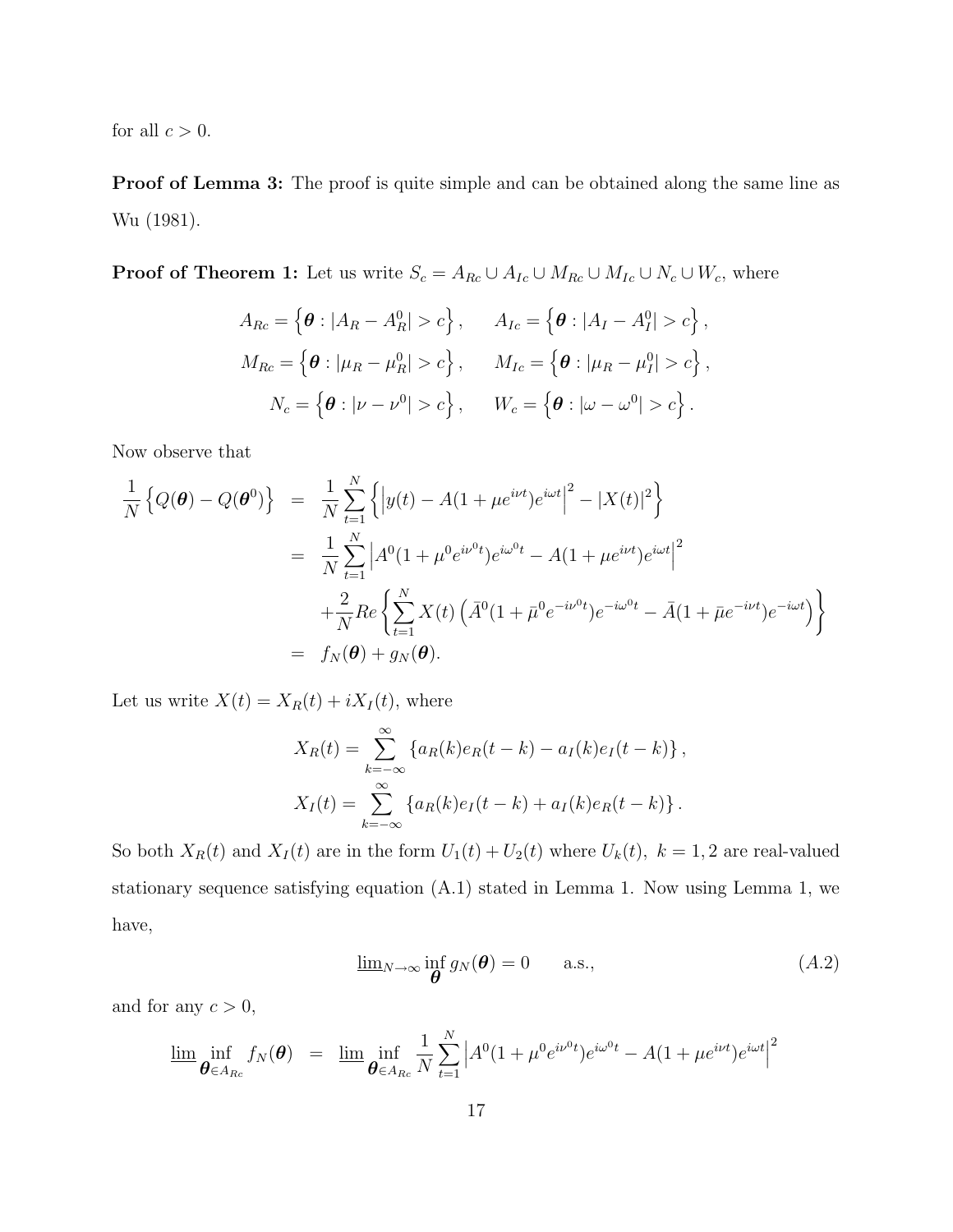$$
= \underline{\lim}_{|A_R - A_R^0| > c} \frac{1}{N} \sum_{t=1}^N |A^0 - A|^2 |(1 + \mu^0 e^{i\nu^0 t}) e^{i\omega^0 t}|^2
$$
  

$$
\geq c^2 \underline{\lim}_{N} \frac{1}{N} \sum_{t=1}^N |1 + \mu_0 e^{i\nu_0 t}|^2 \geq c^2 (1 + |\mu^0|^2) > 0 \quad a.s.
$$

Similarly it can be proved for  $A_{Ic}$ ,  $M_{Rc}$ ,  $M_{Ic}$ ,  $N_c$  and  $W_c$  which implies that

$$
\underline{\lim_{\theta \in S_c}} \inf_{\theta \in S_c} f_N(\theta) > 0 \ a.s. \tag{A.3}
$$

So using (A.2), (A.3) and Lemma 3, the theorem follows.

To prove Theorem 2, we need the following lemmas.

**Lemma 4:** If  $\tilde{\eta} = (\tilde{\nu}, \tilde{\omega})$  is the ALSE of  $\eta^0 = (\nu^0, \omega^0)$  obtained by maximizing (2.4) (for  $M = 1$ ) with respect to  $\nu$  and  $\omega$  then  $(\tilde{\nu}, \tilde{\omega})$  is a strongly consistent estimator of  $(\nu^0, \omega^0)$ , provided

$$
\overline{\lim} \sup_{|\boldsymbol{\eta}^0 - \boldsymbol{\eta}| > \delta} \frac{1}{N} \left\{ I(\nu, \omega) - I(\nu^0, \omega^0) \right\} < 0 \quad a.s.
$$

for all  $\delta > 0$ .

**Proof of Lemma 4:** The proof is quite simple and can be obtained along the same line as Lemma 3.

**Lemma 5:** Under assumptions 1' and 2,  $\tilde{\eta} = (\tilde{\nu}, \tilde{\omega})$  is a strongly consistent estimator of  $\eta^0$ .

**Proof of Lemma 5:** Define  $S_{\delta} = {\eta : |\eta - \eta^0| > 2\delta} = S_{\delta}^{\nu} \cup S_{\delta}^{\omega}$ , where

$$
S^{\nu}_{\delta} = \left\{ \boldsymbol{\eta} : |\nu - \nu^{0}| > \delta \right\} \text{ and } S^{\omega}_{\delta} = \left\{ \boldsymbol{\eta} : |\omega - \omega^{0}| > \delta \right\}.
$$

Note that because of Lemma 1, expanding  $I(\eta)$ , we have

$$
\overline{\limsup}_{S_{\delta}^{\nu}} \frac{1}{N} I(\boldsymbol{\eta}) = \overline{\limsup}_{S_{\delta}^{\nu}} \left[ \left| \frac{1}{N} \sum_{t=1}^{N} y(t) e^{-i\omega t} \right|^{2} + \left| \frac{1}{N} \sum_{t=1}^{N} y(t) e^{-i(\omega + \nu)t} \right|^{2} \right]
$$
\n
$$
\leq \overline{\limsup}_{S_{\delta}^{\nu}} \frac{1}{N^{2}} \left[ \left| \sum_{t=1}^{N} A^{0} e^{-i(\omega - \omega^{0})t} \right|^{2} + \left| \sum_{t=1}^{N} A^{0} \mu^{0} e^{-i(\omega - \nu^{0} - \omega^{0})t} \right|^{2} \right]
$$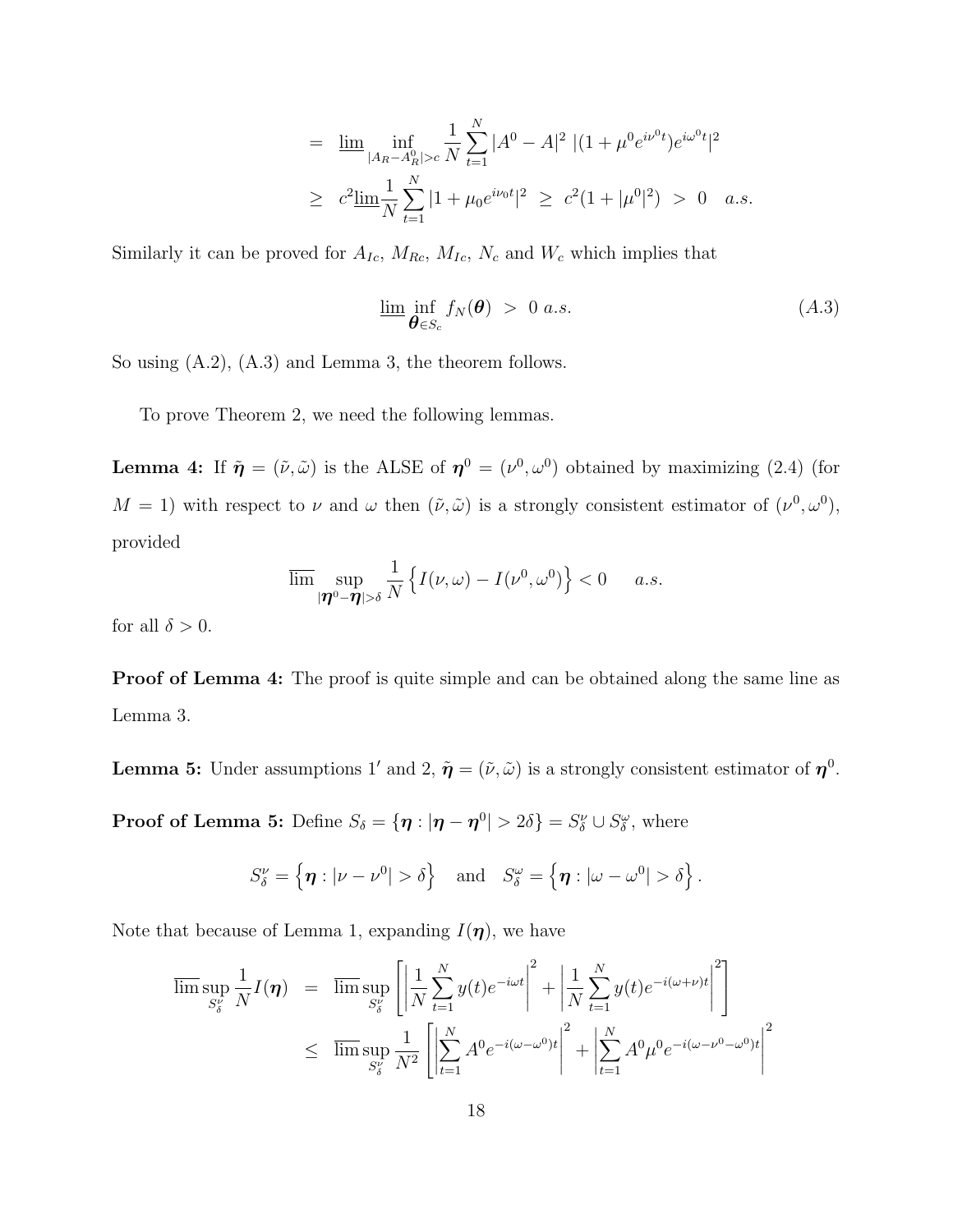$$
+ \left| \sum_{t=1}^{N} A^0 e^{-i(\omega + \nu - \omega^0)t} \right|^2 + \left| \sum_{t=1}^{N} A^0 \mu^0 e^{-i(\omega + \nu - \omega^0 - \nu^0)t} \right|^2
$$
  
= 
$$
\overline{\lim} \sup_{|\nu - \nu^0| > \delta} \frac{1}{N^2} \left[ \left| \sum_{t=1}^{N} A^0 \right|^2 + \left| \sum_{t=1}^{N} A^0 \mu^0 e^{i\nu^0 t} \right|^2 + \left| \sum_{t=1}^{N} A^0 \mu^0 e^{-i(\nu - \nu^0)t} \right|^2 \right] = |A^0|^2.
$$

Similarly using Lemma 1 and expanding  $I(\eta^0)$ , we have

$$
\overline{\lim_{S_{\delta}^{\nu}}}\left[\left|\frac{1}{N}\sum_{t=1}^{N}y(t)e^{-i\omega^{0}t}\right|^{2}+\left|\frac{1}{N}\sum_{t=1}^{N}y(t)e^{-i(\omega^{0}+\nu^{0})t}\right|^{2}\right]=|A^{0}|^{2}+|A^{0}\mu^{0}|^{2}>0.
$$

Therefore,

$$
\overline{\lim} \sup_{S_{\delta}^{\nu}} \frac{1}{N} \left\{ I(\boldsymbol{\eta}) - I(\boldsymbol{\eta}^{0}) \right\} = - |A^{0} \mu^{0}|^{2} < 0 \qquad a.s. \qquad (A.4)
$$

Similarly it can be shown that

$$
\overline{\lim} \sup_{S_{\delta}^{\omega}} \frac{1}{N} \left\{ I(\boldsymbol{\eta}) - I(\boldsymbol{\eta}^{0}) \right\} = - (1 + |\mu^{0}|^{2}) |A^{0}|^{2} < 0 \qquad a.s. \qquad (A.5)
$$

(A.4) and (A.5) imply that

$$
\overline{\lim}\sup_{S_{\delta}}\frac{1}{N}\left\{I(\boldsymbol{\eta})-I(\boldsymbol{\eta}^{0})\right\} = -(1+|\mu^{0}|^{2})|A^{0}|^{2} < 0 \qquad a.s.
$$

and so using Lemma 4, the result follows.

**Lemma 6:** If  $\tilde{\eta} = (\tilde{\nu}, \tilde{\omega})$  is the ALSE of  $\eta^0 = (\nu^0, \omega^0)$  of the model (2.1) (for  $M = 1$ ), then under assumptions  $1'$  and  $2$ ,

$$
N(\tilde{\nu} - \nu^{0}) \rightarrow 0 \quad a.s.
$$
  

$$
N(\tilde{\omega} - \omega^{0}) \rightarrow 0 \quad a.s.
$$

**Proof of Lemma 6:** Expanding  $I'(\tilde{\nu}, \tilde{\omega}) = I'(\tilde{\eta})$  around  $\eta^0$ , using multivariate Taylor series expansion up to first order term

$$
I'(\tilde{\boldsymbol{\eta}}) - I'(\boldsymbol{\eta}^0) = (\tilde{\boldsymbol{\eta}} - \boldsymbol{\eta}^0)I''(\bar{\boldsymbol{\eta}}), \qquad (A.6)
$$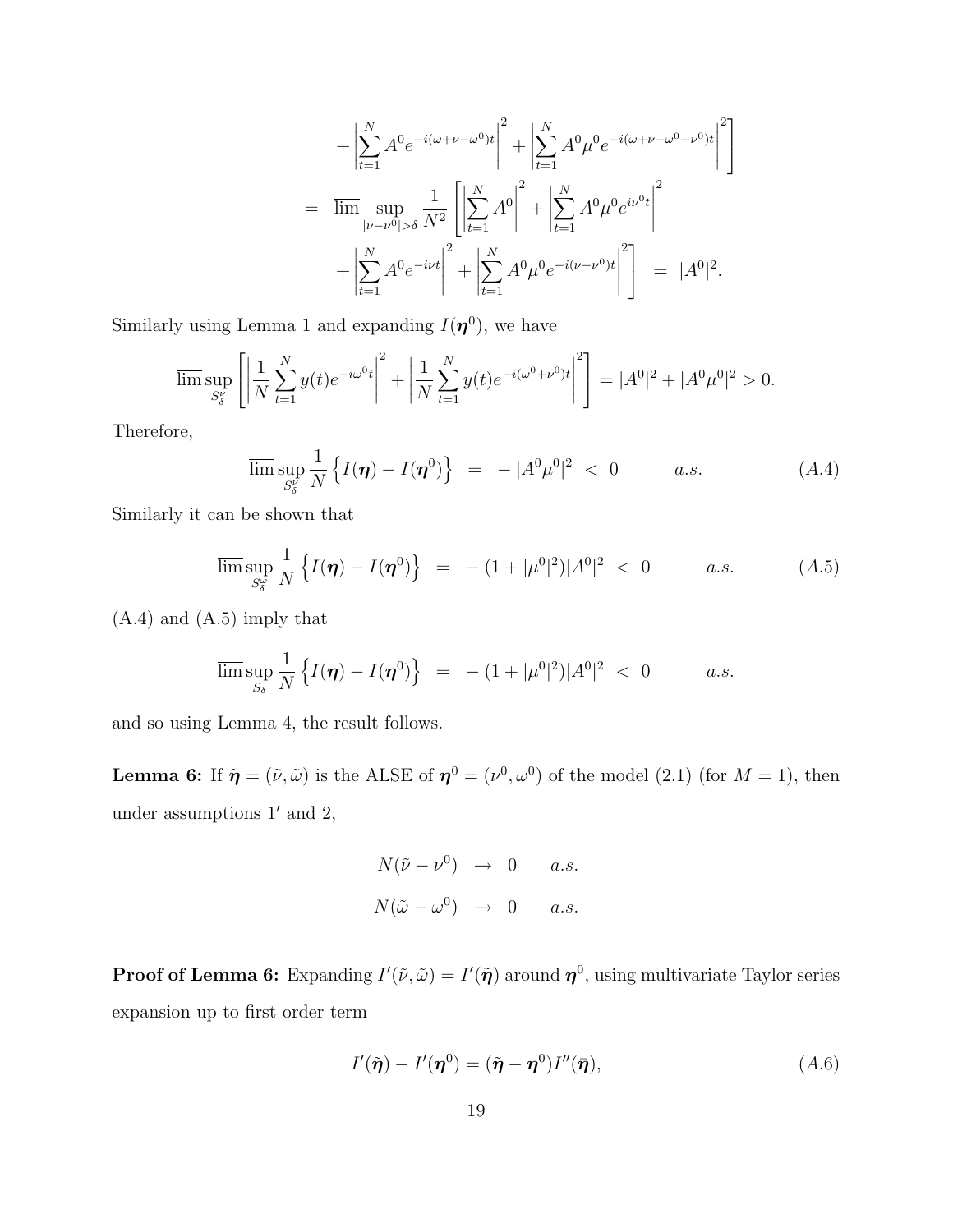where  $\bar{\pmb{\eta}}$  is a point between  $\tilde{\pmb{\eta}}$  and  $\pmb{\eta}^0$ .  $I'(\pmb{\eta})$  and  $I''(\pmb{\eta})$  are the vector of first derivatives and the matrix of second derivatives of  $I(\eta)$  w.r.t.  $\eta$  respectively. Note that  $I'(\tilde{\eta}) = 0$ , so from  $(A.6)$ , we have

$$
(\tilde{\boldsymbol{\eta}} - \boldsymbol{\eta}^0) = -I'(\boldsymbol{\eta}^0) [I''(\bar{\boldsymbol{\eta}})]^{-1}
$$
  
\n
$$
\Rightarrow N(\tilde{\boldsymbol{\eta}} - \boldsymbol{\eta}^0) = -\left[\frac{1}{N^2}I'(\boldsymbol{\eta}^0)\right] \left[\frac{1}{N^3}I''(\bar{\boldsymbol{\eta}})\right]^{-1}.
$$

Using Lemma 1 and Lemma 2, it can be shown that  $\frac{1}{N^3}I''(\eta^0) \to \Gamma$ , where

$$
\Gamma = \begin{pmatrix} |A^0|^2 |\mu^0|^2 & |A^0|^2 |\mu^0|^2 \\ |A^0|^2 |\mu^0|^2 & |A^0|^2 + |A^0|^2 |\mu^0|^2 \end{pmatrix},
$$

which is an invertible matrix because of the assumptions 1'. Elements of  $I''(\eta)$  are continuous functions of  $\nu$  and  $\omega$  and  $\bar{\eta}$  is a point between  $\tilde{\eta}$  and  $\eta^0$ . So using the fact that  $\tilde{\eta} \to \eta^0$  a.s., we have

$$
\lim_{N\to\infty}\frac{1}{N^3}I''(\bar{\boldsymbol{\eta}})=\lim_{N\to\infty}\frac{1}{N^3}I''(\boldsymbol{\eta}^0)=\Gamma.
$$

Also using Lemma 1, it can be shown that  $\frac{1}{N^2}I'(\eta^0) \to 0$  a.s. Hence

$$
N(\tilde{\pmb{\eta}} - \pmb{\eta}^0) \to 0 \qquad a.s.
$$

which implies that  $N(\tilde{\nu} - \nu^0) \rightarrow 0$  a.s. and  $N(\tilde{\omega} - \omega^0) \rightarrow 0$  a.s.

**Lemma 7:**  $\tilde{A}$  and  $\tilde{\mu}$ , as given in (2.5) ( for  $M = 1$ ) are strongly consistent estimators of  $A^0$ and  $\mu^0$ .

**Proof of Lemma 7:** Let us denote  $y_R(t)$ ,  $y_I(t)$  as the real and imaginary parts of  $y(t)$ . Therefore,

$$
\tilde{A} = \frac{1}{N} \left[ \sum_{t=1}^{N} \left\{ y_R(t) \cos(\tilde{\omega}t) + y_I(t) \sin(\tilde{\omega}t) \right\} \right] + \frac{i}{N} \left[ \sum_{t=1}^{N} \left\{ y_I(t) \cos(\tilde{\omega}t) - y_R(t) \sin(\tilde{\omega}t) \right\} \right].
$$

Expanding  $cos(\tilde{\omega}t)$ ,  $sin(\tilde{\omega}t)$  by Taylor series around  $\omega^0$  and using Lemmas 1, 2 and 6, we get

$$
\tilde{A} \to A_R{}^0 + iA_I{}^0 = A^0
$$
 a.s. and  $\tilde{A}\tilde{\mu} \to A^0 \mu^0$  a.s.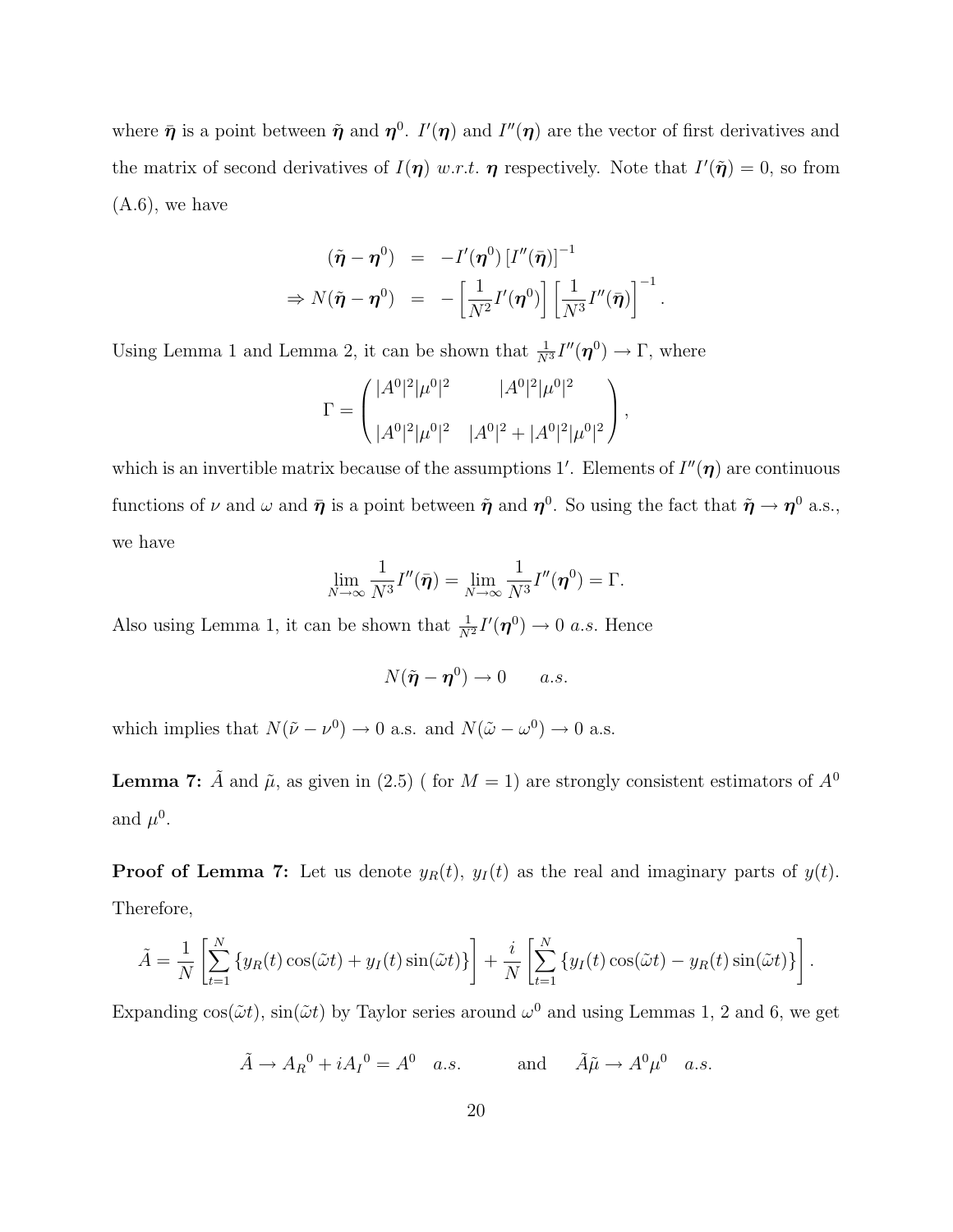which proves the lemma.

Proof of Theorem 2: Combining Lemmas 5 and 7, the result follows immediately.

Proof of Theorem 3: Let us denote

$$
Q'(\boldsymbol{\theta}) = \left[ \frac{\partial Q(\boldsymbol{\theta})}{\partial A_R}, \frac{\partial Q(\boldsymbol{\theta})}{\partial A_I}, \frac{\partial Q(\boldsymbol{\theta})}{\partial \mu_R}, \frac{\partial Q(\boldsymbol{\theta})}{\partial \mu_I}, \frac{\partial Q(\boldsymbol{\theta})}{\partial \nu}, \frac{\partial Q(\boldsymbol{\theta})}{\partial \omega} \right]
$$

and  $Q''(\theta)$  denotes the corresponding  $6\times 6$  double derivative matrix of  $Q(\theta)$ . Now expanding  $Q'(\hat{\theta})$  around  $\theta^0$  by multivariate Taylor series up to the first order term, we get

$$
Q'(\hat{\boldsymbol{\theta}}) - Q'(\boldsymbol{\theta}^0) = (\hat{\boldsymbol{\theta}} - \boldsymbol{\theta}^0) Q''(\bar{\boldsymbol{\theta}}), \tag{A.7}
$$

.

where  $\bar{\theta}$  is a point between  $\hat{\theta}$  and  $\theta^0$ . Since  $Q'(\hat{\theta}) = 0$ , (A.7) implies

$$
(\hat{\boldsymbol{\theta}} - \boldsymbol{\theta}^0) = -Q'(\boldsymbol{\theta}^0)[Q''(\bar{\boldsymbol{\theta}})]^{-1}
$$

The main idea to prove that  $(\hat{\boldsymbol{\theta}} - \boldsymbol{\theta}^0)$  converges to a normal distribution is as follows. Consider the following  $6 \times 6$  diagonal matrix **D**;

$$
\mathbf{D} = \text{diag}\left\{N^{-\frac{1}{2}}, N^{-\frac{1}{2}}, N^{-\frac{1}{2}}, N^{-\frac{1}{2}}, N^{-\frac{3}{2}}, N^{-\frac{3}{2}}\right\}.
$$

Therefore

$$
(\hat{\boldsymbol{\theta}} - \boldsymbol{\theta}^0)\mathbf{D}^{-1} = -Q'(\boldsymbol{\theta}^0)\mathbf{D}[\mathbf{D}Q''(\bar{\boldsymbol{\theta}})\mathbf{D}]^{-1}.
$$

It can be shown by the straight forward but lengthy calculations that

$$
\lim_{N \to \infty} [\mathbf{D}Q''(\bar{\boldsymbol{\theta}})\mathbf{D}] = \lim_{N \to \infty} [\mathbf{D}Q''(\boldsymbol{\theta}^0)\mathbf{D}] = 2\Sigma,
$$
\n(A.8)

where  $\Sigma$  is same as defined in the statement of Theorem 3. Using the central limit theorem of stochastic processes (Fuller; 1976, page 251), it can be shown that

$$
Q'(\boldsymbol{\theta}^0)\mathbf{D} \to N_6 \left[ \mathbf{0}, 4\sigma^2 (c_1 \mathbf{\Sigma}_1 + c_2 \mathbf{\Sigma}_2) \right], \tag{A.9}
$$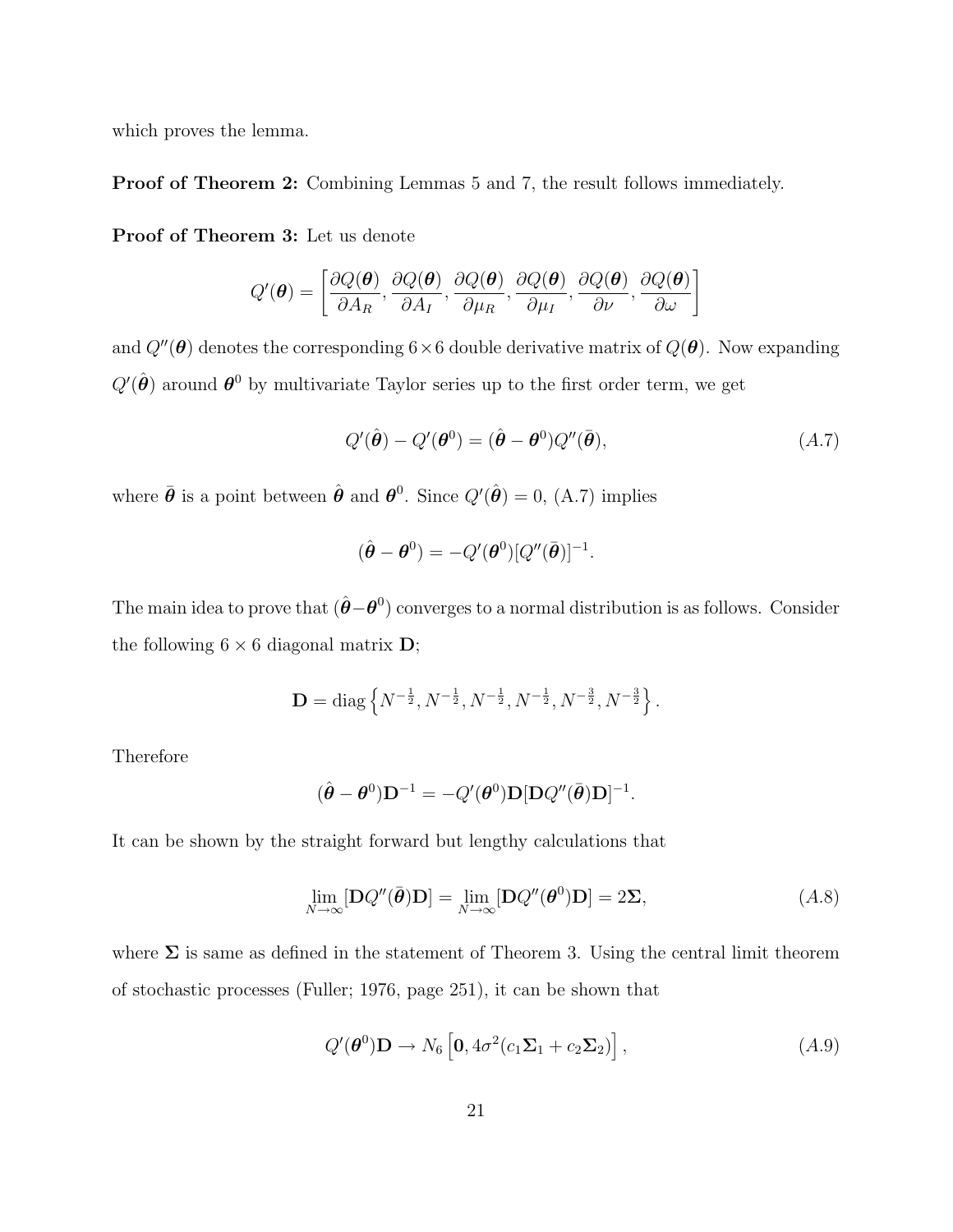where  $c_1, c_2, \Sigma_1$  and  $\Sigma_2$  are same as defined in the statement of Theorem 3. Now combining (A.8) and (A.9), the result follows immediately.

Proof of Theorem 4: It can be shown similarly as Hannan (1971) or Walker (1971) that

$$
\hat{A}_R - \tilde{A}_R = O_p(N^{-1}), \quad \hat{A}_I - \tilde{A}_I = O_p(N^{-1}), \quad \hat{\mu}_R - \tilde{\mu}_R = O_p(N^{-1}),
$$
  

$$
\hat{\mu}_I - \tilde{\mu}_I = O_p(N^{-1}), \quad \hat{\omega} - \tilde{\omega} = O_p(N^{-2}), \quad \hat{\nu} - \tilde{\nu} = O_p(N^{-2}). \tag{A.10}
$$

Here the terms  $O_p(N^{-1})$  and  $O_p(N^{-2})$  indicate that they converge to zero in probability and also  $NO_p(N^{-1})$  and  $N^2O_p(N^{-2})$  are both bounded in probability as  $N \to \infty$ . Therefore, using Theorem 3 and (A.10) the result follows.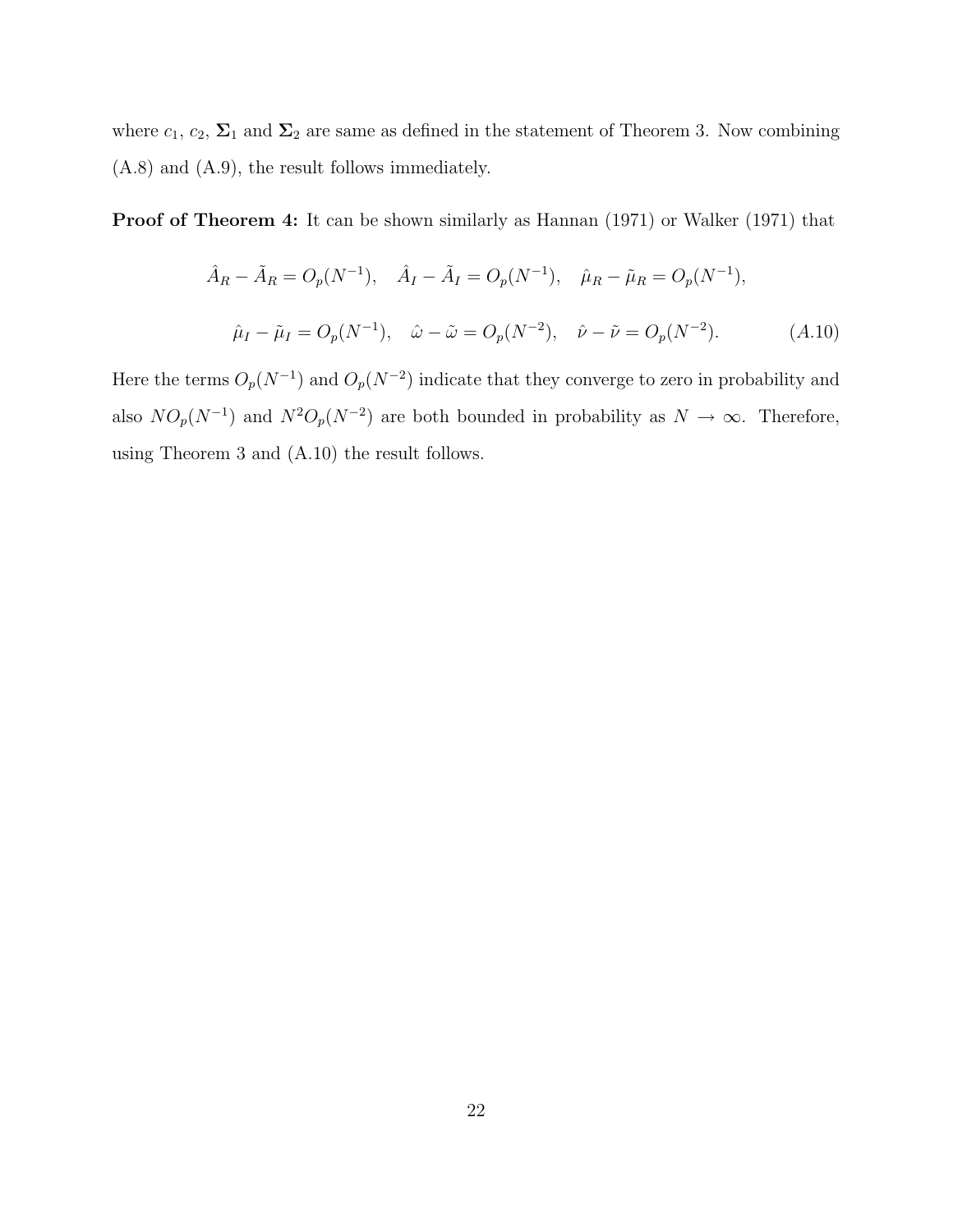Table 1: The average LSEs, biases, variances, confidence lengths and coverage probabilities of different parameters.

| Parameter | Average LSE  | Variance       | Average Conf. Length   | Cov. Prob.      |
|-----------|--------------|----------------|------------------------|-----------------|
|           | (Bias)       | Asymp. Var.)   | Expected Conf. Length) | (Nominal Level) |
| $A_R$     | 4.99960      | 5.2096e-3      | 0.29360                | 0.94            |
|           | $(-0.00040)$ | $(7.9057e-3)$  | (0.34854)              | (0.95)          |
| $A_I$     | 1.00121      | 1.2422e-2      | 0.54750                | 0.95            |
|           | (0.00121)    | $(2.7534e-2)$  | (0.65046)              | (0.95)          |
| $\mu_R$   | 0.50004      | 6.20334e-4     | 0.12819                | 0.96            |
|           | (0.00004)    | $(1.5312e-3)$  | (0.15339)              | (0.95)          |
| $\mu_I$   | 0.99958      | 4.9372e-4      | 8.7987e-2              | 0.94            |
|           | $(-0.00042)$ | $(7.2058e-4)$  | (0.10523)              | (0.95)          |
| $\omega$  | 2.01143      | 6.7122e-07     | 3.7752e-3              | 0.95            |
|           | (0.00000)    | $(1.3085E-06)$ | $(4.4841e-3)$          | (0.95)          |
| $\nu$     | 0.50285      | 1.0174e-06     | 4.3085e-3              | 0.95            |
|           | $(-0.00001)$ | $(1.7294e-06)$ | $(5.1551e-3)$          | (0.95)          |

Table 2: The average ALSEs, biases, variances, confidence lengths and coverage probabilities of different parameters.

| Parameter | Average LSE  | Variance       | Average Conf. Length   | Cov. Prob       |
|-----------|--------------|----------------|------------------------|-----------------|
|           | (Bias)       | (Asymp. Var.)  | Expected Conf. Length) | (Nominal Level) |
| $A_R$     | 4.99958      | 5.8642e-3      | 0.33484                | 0.96            |
|           | $(-0.00042)$ | $(7.9057e-3)$  | (0.34854)              | (0.95)          |
| $A_I$     | 0.97714      | 2.4587e-2      | 0.62577                | 0.94            |
|           | $(-0.02286)$ | $(2.7534e-2)$  | (0.65046)              | (0.95)          |
| $\mu_R$   | 0.54447      | 1.2956e-3      | 0.15338                | 0.80            |
|           | (0.04447)    | $(1.5312e-3)$  | (0.15339)              | (0.95)          |
| $\mu_I$   | 0.97679      | 6.7943e-4      | 0.11073                | 0.88            |
|           | $(-0.02321)$ | $(7.2058e-4)$  | (0.10523)              | (0.95)          |
| $\omega$  | 2.01145      | 1.1478e-6      | 5.2387e-3              | 0.75            |
|           | (0.00002)    | $(1.3085e-06)$ | $(4.4841e-3)$          | (0.95)          |
| $\nu$     | 0.50463      | 1.4023e-6      | 4.3154e-3              | 0.95            |
|           | (0.00177)    | $(1.7294e-6)$  | $(5.1551e-3)$          | (0.95)          |